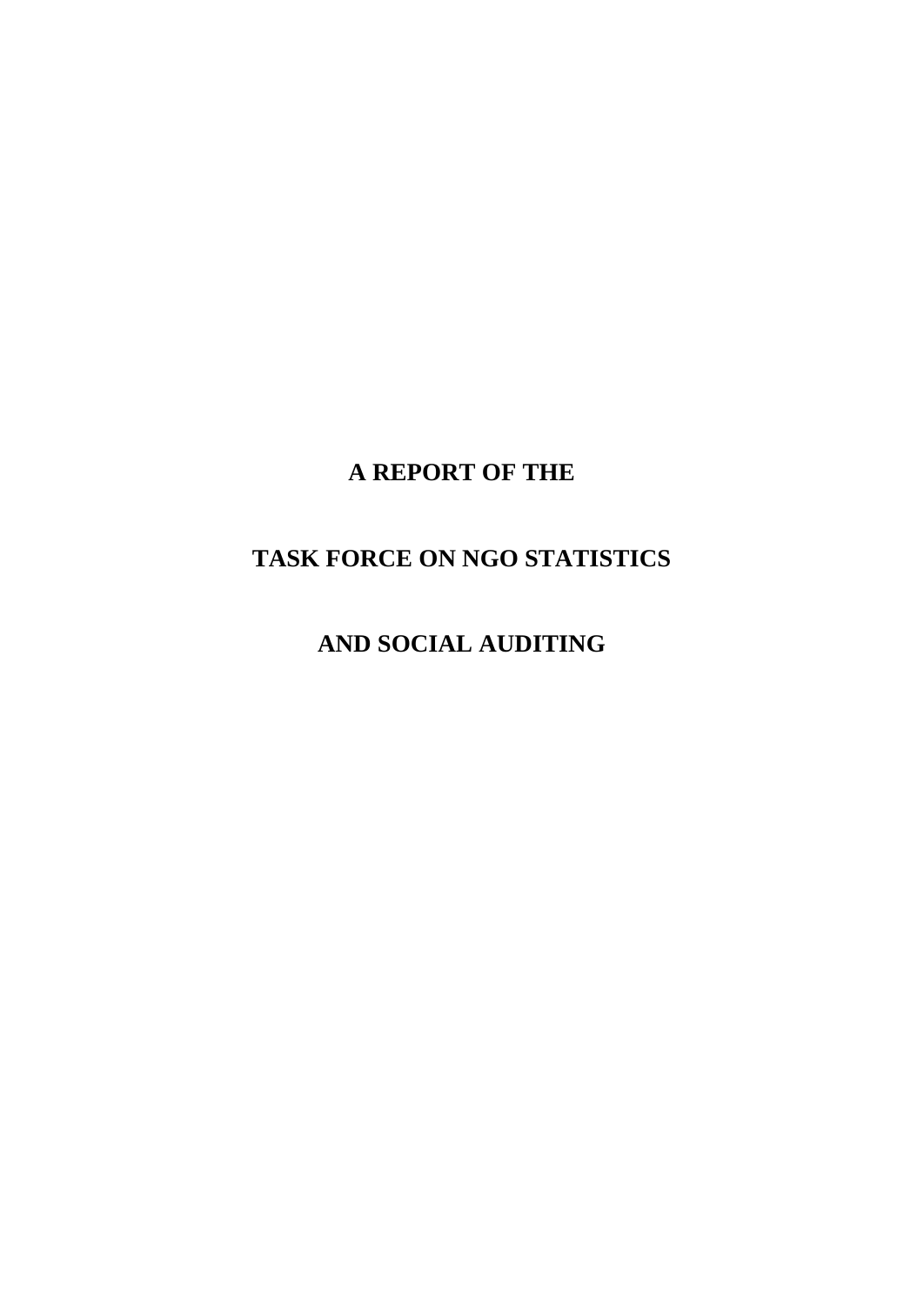## **CONTENT**

| I.               |                                                                             |
|------------------|-----------------------------------------------------------------------------|
| II.              |                                                                             |
| III.             |                                                                             |
| 1.               |                                                                             |
| 2.               |                                                                             |
| 3.               | The Goal and Work of the Working Group on NGO Social Auditing  6            |
| IV.              |                                                                             |
| 1.               | <b>Current NGO Reporting and Data/statistics Collection Practices7</b>      |
| 2.               | A Survey on NGO Reporting and Data/statistics Collection Practices 8        |
| 3.               | The Value and Impact of a Centralized NGO Database  10                      |
| 4.               | <b>Consideration of Centralized NGO Database Alternatives  12</b>           |
| 5.               | Toward a Centralized NGO Database - The Recommendations 15                  |
| IV.              | TOWARDS A UNIFIED NGO SOCIAL AUDITING SYSTEM 17                             |
| 1.               |                                                                             |
| 2.               | The Value of and the Need for a Unified Social Auditing System21            |
| 3.               | <b>Consideration of Social Auditing Options and International Models 22</b> |
| $\overline{4}$ . | Creating A Unified NGO Social Auditing System - A Recommendation 27         |
|                  |                                                                             |

**APPENDIX Appendices 1, 2**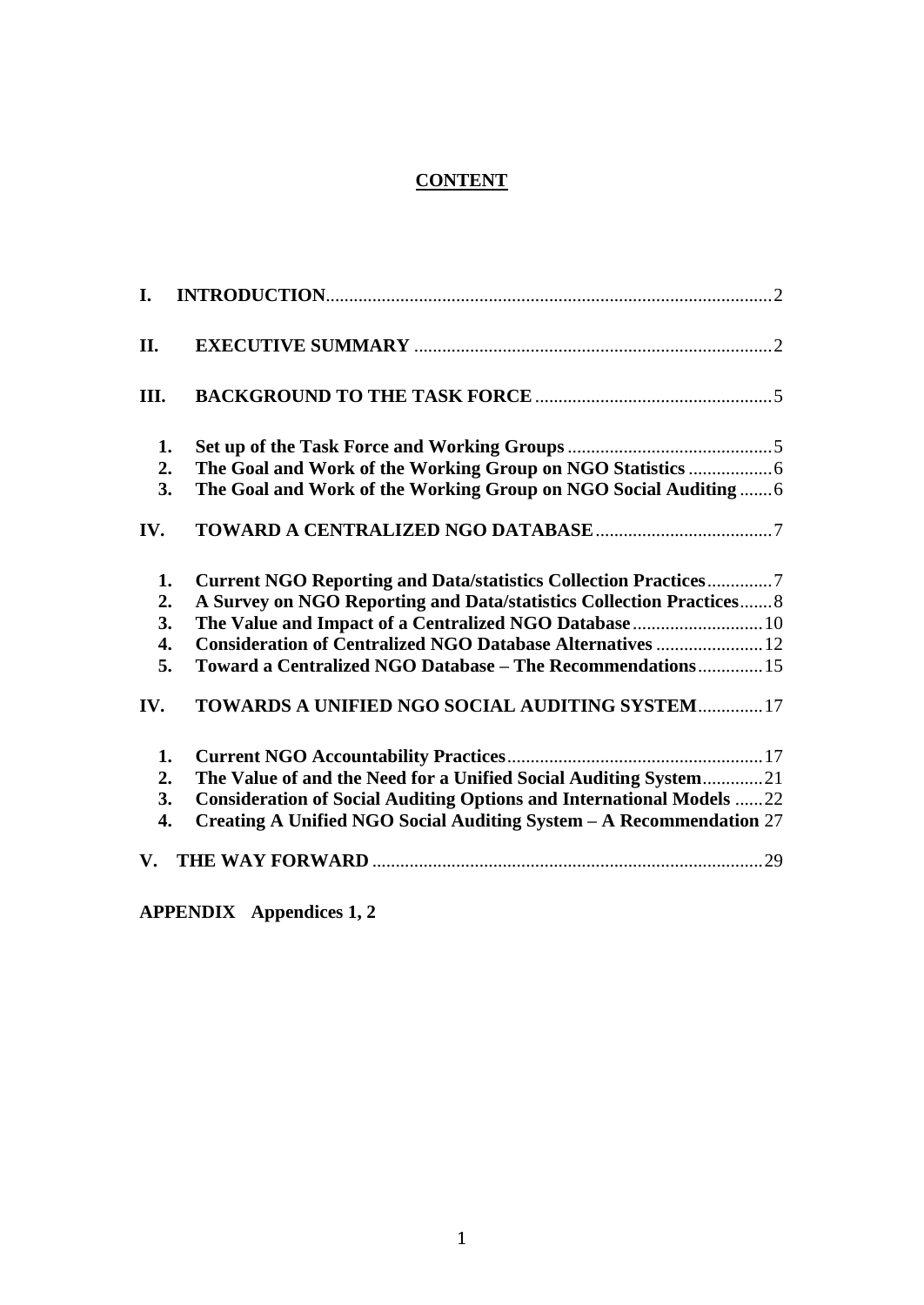## <span id="page-2-0"></span>**I. INTRODUCTION**

The study of the Third Sector is an increasingly important policy research area as noted in the 2000 Policy Address by the Chief Executive of the Hong Kong Government. Recent research works commissioned by the Central Policy Unit as well as research undertaken by other private bodies have started to yield useful results. However, much remain to be done to further the understanding of the NGO sector in Hong Kong. The Task Force on NGO Statistics and Social Auditing aims to continue this NGO research effort by focusing its attention on two issues, namely, the desirability and feasibility of a centralized NGO database and the improvement of public accountability of NGO through the creation of a unified social auditing system.

This Report is a summary of the work and recommendations of the Task Force and its two Working Groups - the Working Group on NGO Statistics and the Working Group on NGO Social Auditing. An Executive Summary of this Report is included in Section II below. Background to the formation of the Task Force and its two Working Groups is laid out in Section III, while the deliberations and recommendations of the Working Groups are summarized in Sections IV and V, respectively. Finally a look at the follow up steps to the Task Force is included at Section VI below.

#### <span id="page-2-1"></span>**II. EXECUTIVE SUMMARY**

The Task Force on NGO Statistics and Social Auditing is organized by the Hong Kong University Centre for Civil Society and Governance ("CCSG"), in partnership with the Hong Kong Council of Social Service ("HKCSS") and sponsored by the Asia Pacific Philanthropy Consortium ("APPC"). The goal of the Task Force and its two Working Groups is to provide a forum for dialogue on the issues of better accountability and governance of NGOs in Hong Kong.

The Working Group on NGO Statistics focused on the study of the desirability and feasibility of a centralized NGO database. The Working Group started out by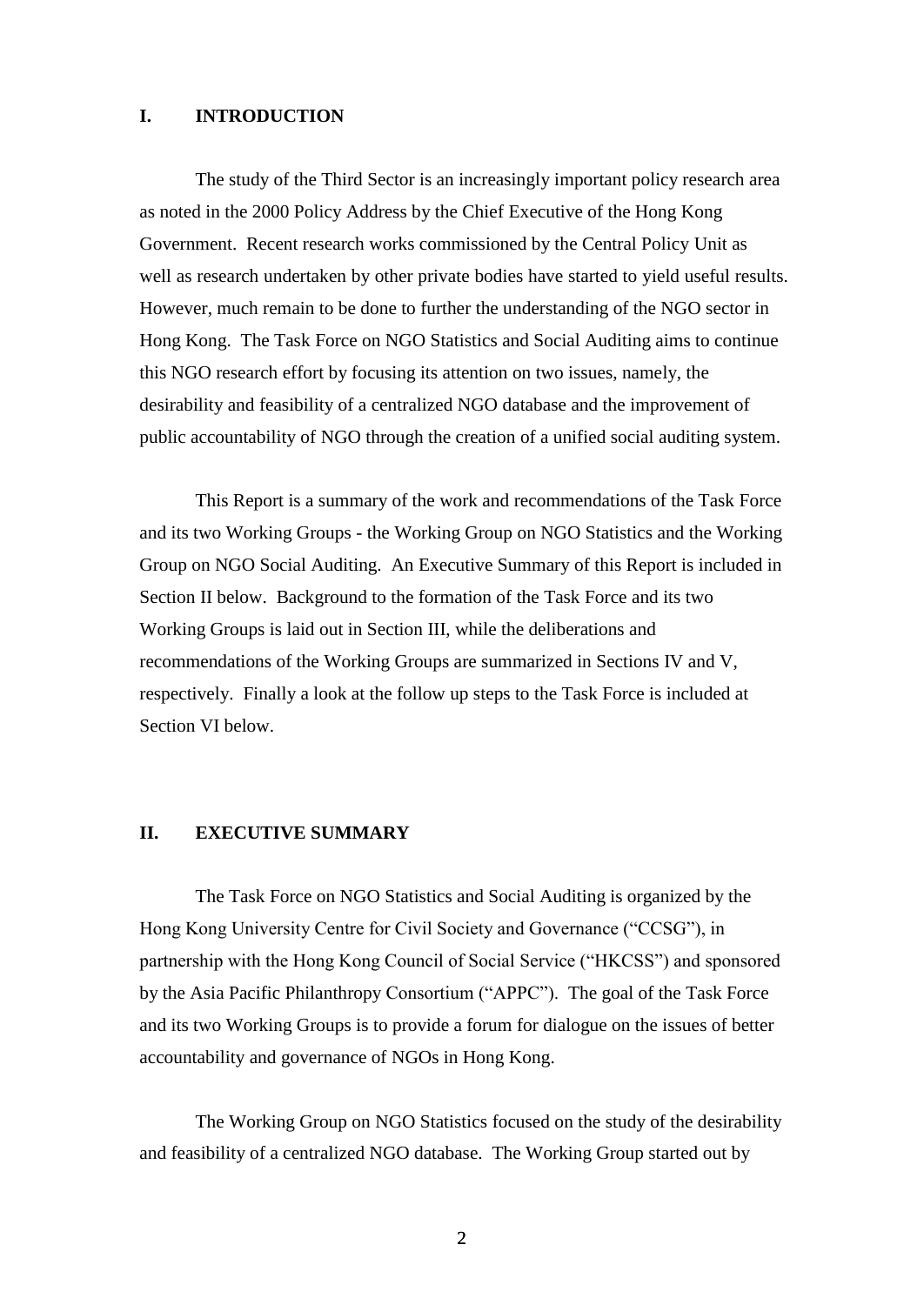reviewing the current data/statistics collection and reporting practices among NGOs in Hong Kong. It is found that while NGOs regularly submit data and reports to various Government Departments and funding organizations, such submissions are largely to satisfy the registration, regulatory and funding requirements, rather than to enhance public accountability. The Working Group then conducted a Survey to obtain a more comprehensive picture of the data/ statistics collection practices and reporting requirements of the Government and selected funding organizations. The Survey found that even though various Government departments are receiving a sizable amount of data and reports from NGOs, there is a lack of interdepartmental and intradepartmental coordination as to the types of information collected and how the information can be used. Generally, there is also a lack of public availability of data and reports collected by the Government and funding organizations.

The Working Group found that the achievement of improved NGO sector data/statistics availability and if feasible, a comprehensive centralized NGO database will be beneficial to the Government, the funding organizations, the donating corporations and public, as well as the NGO community. The Working Group considered a variety of centralized NGO database alternatives and finally recommended that a NGO-led database initiative will have the best chance of success. It is recommended that the current database used by the HKCSS in compiling their Directory of Social Service Organizations be used as basis for developing a data template for a social welfare sector centralized database. A website can be set up so that HKCSS' member agencies can upload their data and reports to the centralized database for public access. At a second stage, the scope of information included in the database can be extended to cover other data, such as evaluative data in the form of output and performance indicators. Once the database is established, it can be expanded to include social welfare NGOs that are not member agencies of HKCSS and to other NGO sectors.

On the Government side, the Working Group recommended working with the Inland Revenue Department and the Home Affairs Bureau to enhance public accountability of exempt charitable organizations and to initiate necessary changes within the Government regarding NGO data and reporting practices. Specifically, it is recommended that the IRD consider making public disclosure of certain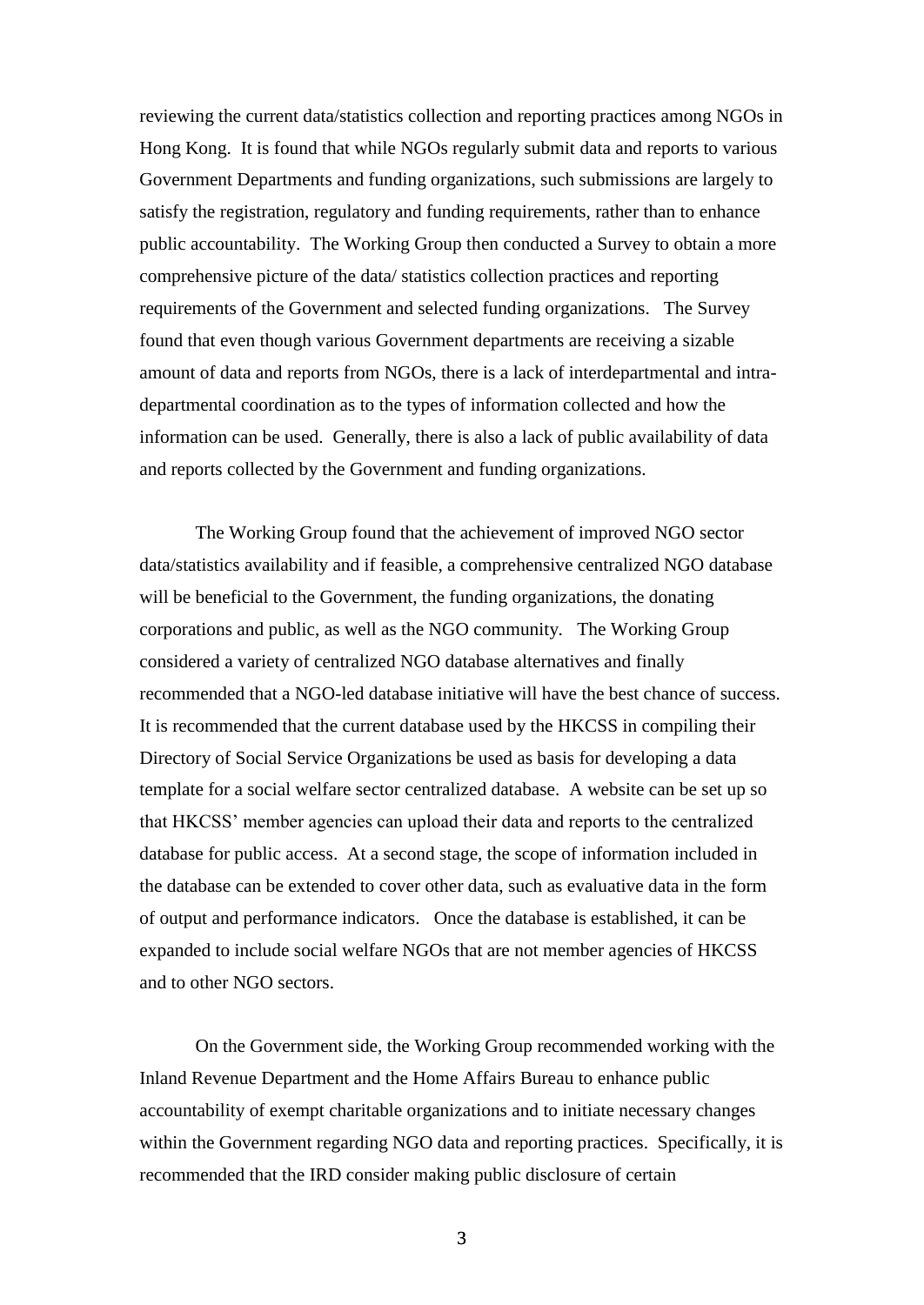data/information by the applying NGO a condition for granting tax exemption. It is also recommended that the IRD consider enhancing the oversight of the tax exempt organizations by increasing the frequency of tax exempt status review.

The Working Group on NGO Social Auditing reviewed the current accountability mechanisms used by NGOs in Hong Kong and found that most NGOs are required to undertake comprehensive evaluation and reporting for fulfilling the funding provider's requirements. Such reports are usually not available to the public. The lack of publicly accessible information is especially acute in the fundraising area. The Working Group's discussion focused on the issue of how to enhance NGO accountability towards the public through a social auditing mechanism, as opposed to the current practice of reporting mainly to the funding providers.

The Working Group noted that the benefits of a social auditing mechanism to a NGO can be manifold. First, the external accreditation of a NGO enhances its public reputation and consequently helps in its fundraising. Second, social auditing is a useful tool of accountability, allowing views of various stakeholders, including the public and service recipients, to be considered in the development of performance indicators and organizational goals. Third, an external social auditing accreditation is an expression of recognition and a powerful motivational force to the NGO and its staff. The Working Group noted the need for a social auditing system will likely vary among different NGOs and donors. Small or medium size NGOs will likely benefit more from the fundraising potential of some form of social auditing mechanism. In addition, individual public donors will likely find a social auditing system useful in providing the necessary information about a target NGO and improving their confidence in making donations.

The Working Group considered a variety of social auditing mechanisms and found a NGO-led self regulatory effort be most preferable. It is recommended a phased approach be adopted to develop a social auditing system, with the first stage devoted to the setting of common standards of accountability. Once the accountability standards are set, NGOs can be invited to pledge to comply with the standards within a certain period. In the second stage, NGOs can be invited to conduct self assessment and self-certification. Once a NGO self certifies to have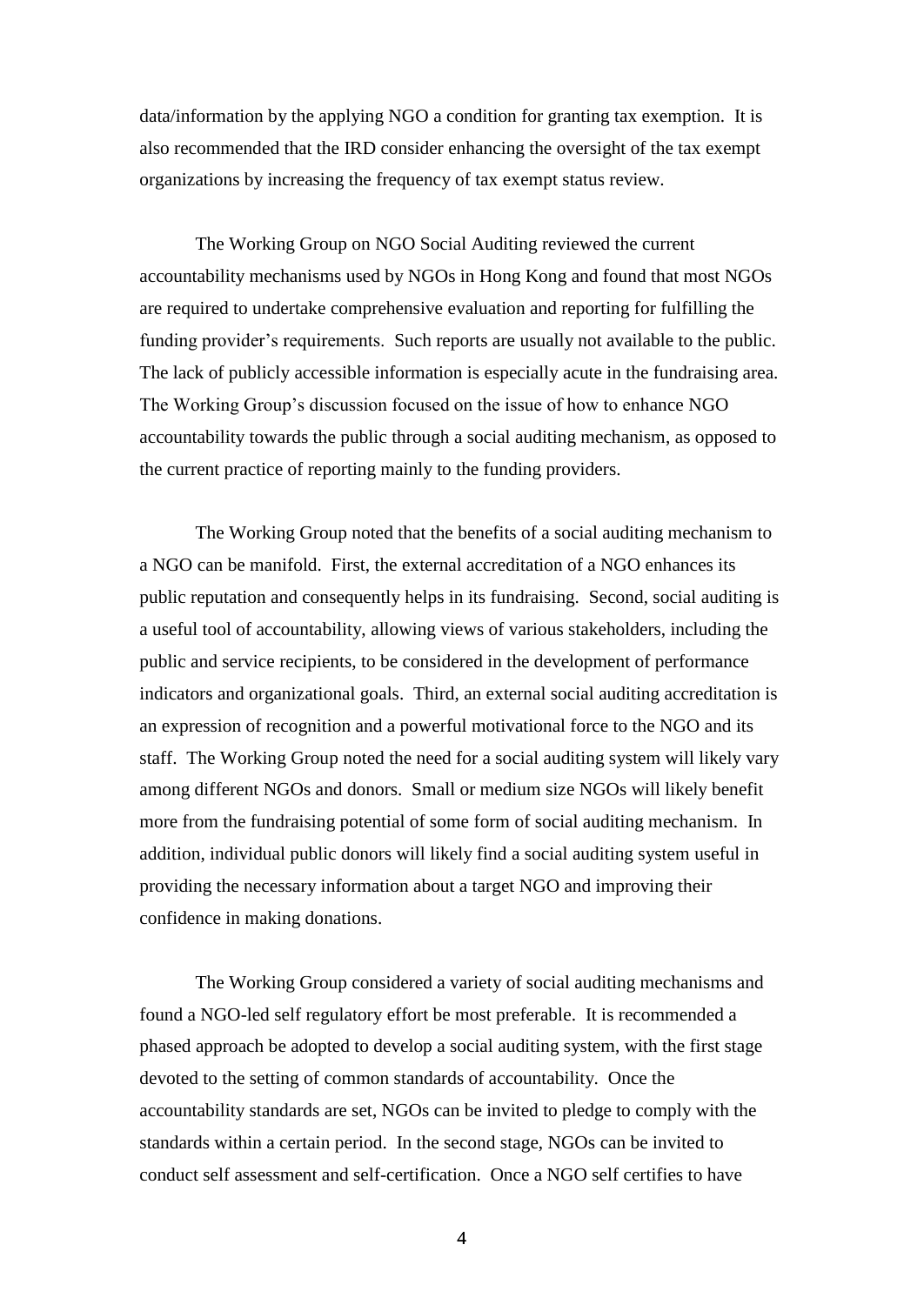complied with the standards, it can apply to become a member of the system. Results of the assessment and certification can be published in standard format with wide public availability, through publication or the internet. Finally, after the NGOs and the public are familiar with the system, an external accreditation tool, such as a Quality-mark like system, can be introduced under which a NGO may secure the right to use the mark if they are assessed to have complied with the system's accountability and other requirements. Finally the Working Group recommended that a Steering Committee be set up to seek funding to develop and implement the proposed social auditing system and generate support within and outside the NGO sector.

## <span id="page-5-0"></span>**III. BACKGROUND TO THE TASK FORCE**

#### <span id="page-5-1"></span>**1. Set up of the Task Force and Working Groups**

The Task Force on NGO Statistics and Social Auditing is set up by the Hong Kong University Centre for Civil Society and Governance, in partnership with the Hong Kong Council of Social Service and sponsored by the Asia Pacific Philanthropy Consortium. The APPC is an informal network of grantmaking philanthropic organizations that support the growth and development of philanthropy in the Asia Pacific region. The APPC commissioned the CCSG to undertake a project focusing on non-profit governance, accountability and reporting. As a result, the Task Force on NGO Statistics and Social Auditing was created, with two Working Groups thereunder – the Working Group on NGO Statistics and the Working Group on Social Auditing.

The Task Force provides a valuable opportunity for networking and sharing of experience among various parties interested in the development of the NGO sector in Hong Kong. Academics, management consultants and accounting professionals interested in the field of NGO study, representatives of large and small NGOs, funding organizations, as well as NGO umbrella organization, were invited to participate in the Task Force on a voluntary basis. Representatives from various government departments also participated as observers. A list of the participants and observers is attached at APPENDIX 1.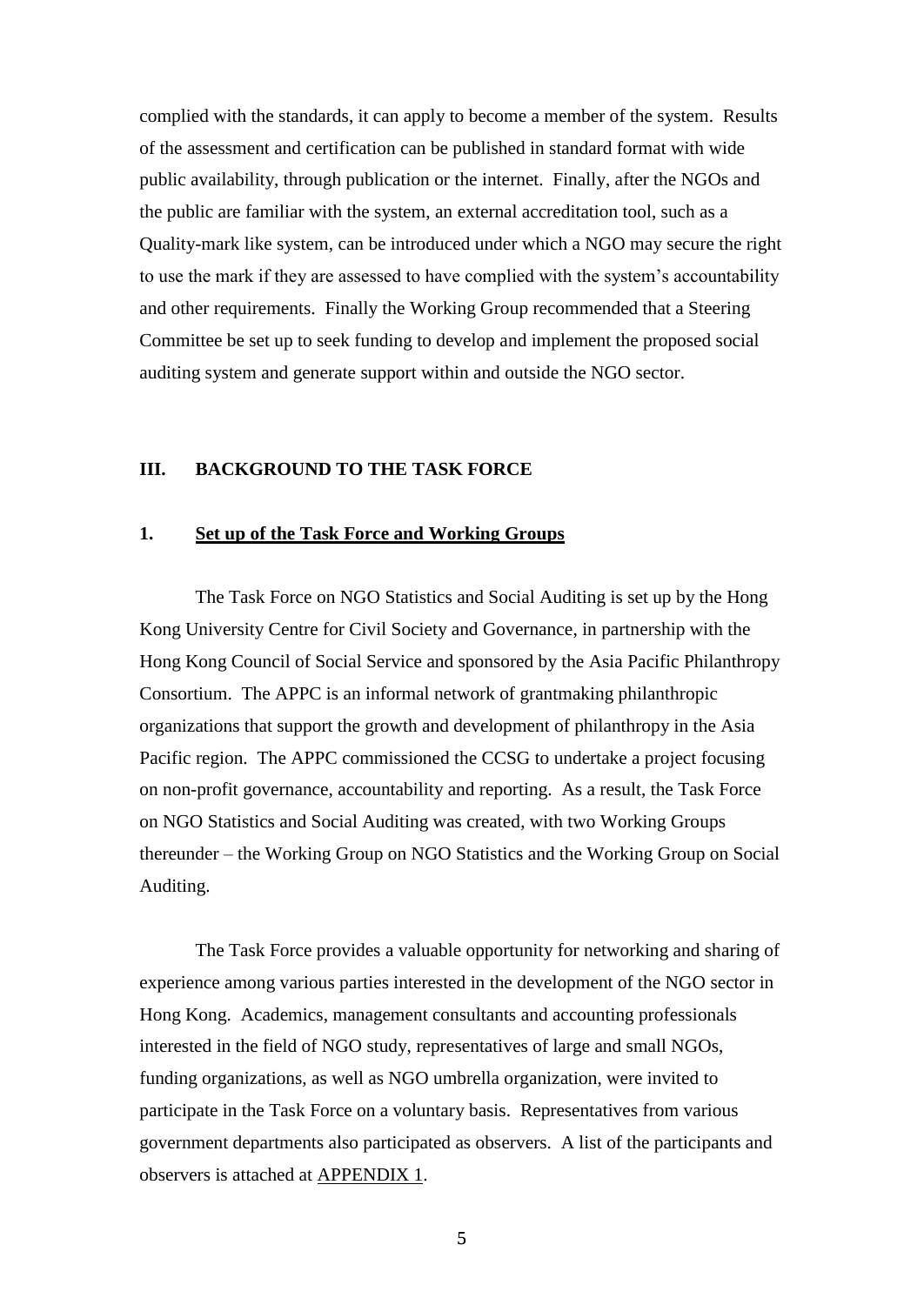## <span id="page-6-0"></span>**2. The Goal and Work of the Working Group on NGO Statistics**

The goal of the Working Group on NGO Statistics is to review the existing statistics and data collection practices and reporting requirements among NGOs in Hong Kong, to consider ways to improve the quality and availability of statistics and data about the NGO sector, and to examine the feasibility of creating a more comprehensive database and reporting framework. The first meeting of the Working Group was held in October 2004. Current government and non government efforts in NGO statistics/data collection as well as reporting requirements were reviewed. The value of a centralized NGO database and selected international models of NGO database were considered. Following the meeting, a survey questionnaire was sent to various government departments, funding organizations and NGO umbrella organization to gather further details about their data collection practices and reporting requirements. At its second meeting held in January 2005, the Working Group reviewed the survey results; deliberated on ways to improve the data availability; and considered the feasibility of creating an integrated and publicly accessible database. Details of the deliberations and recommendations are set out in Section IV below.

## <span id="page-6-1"></span>**3. The Goal and Work of the Working Group on NGO Social Auditing**

The goal of the Working Group on NGO Social Auditing is to examine the current accountability practices among NGOs in Hong Kong, to consider the feasibility of adopting unified social auditing standards, and to evaluate the new governance and accountability initiatives developed by the HKCSS and the Hong Kong Government. The first meeting of the Working Group was held in November 2004. Current accountability practices among NGOs in Hong Kong were reviewed. The need and value of a unified social auditing system was also considered. At the second meeting of the Working Group held in January 2005, the feasibility of creating a unified social auditing system among NGOs in Hong Kong was discussed. Examples of social auditing system adopted overseas were also considered. Details of the deliberations and recommendations are set out in Section V below.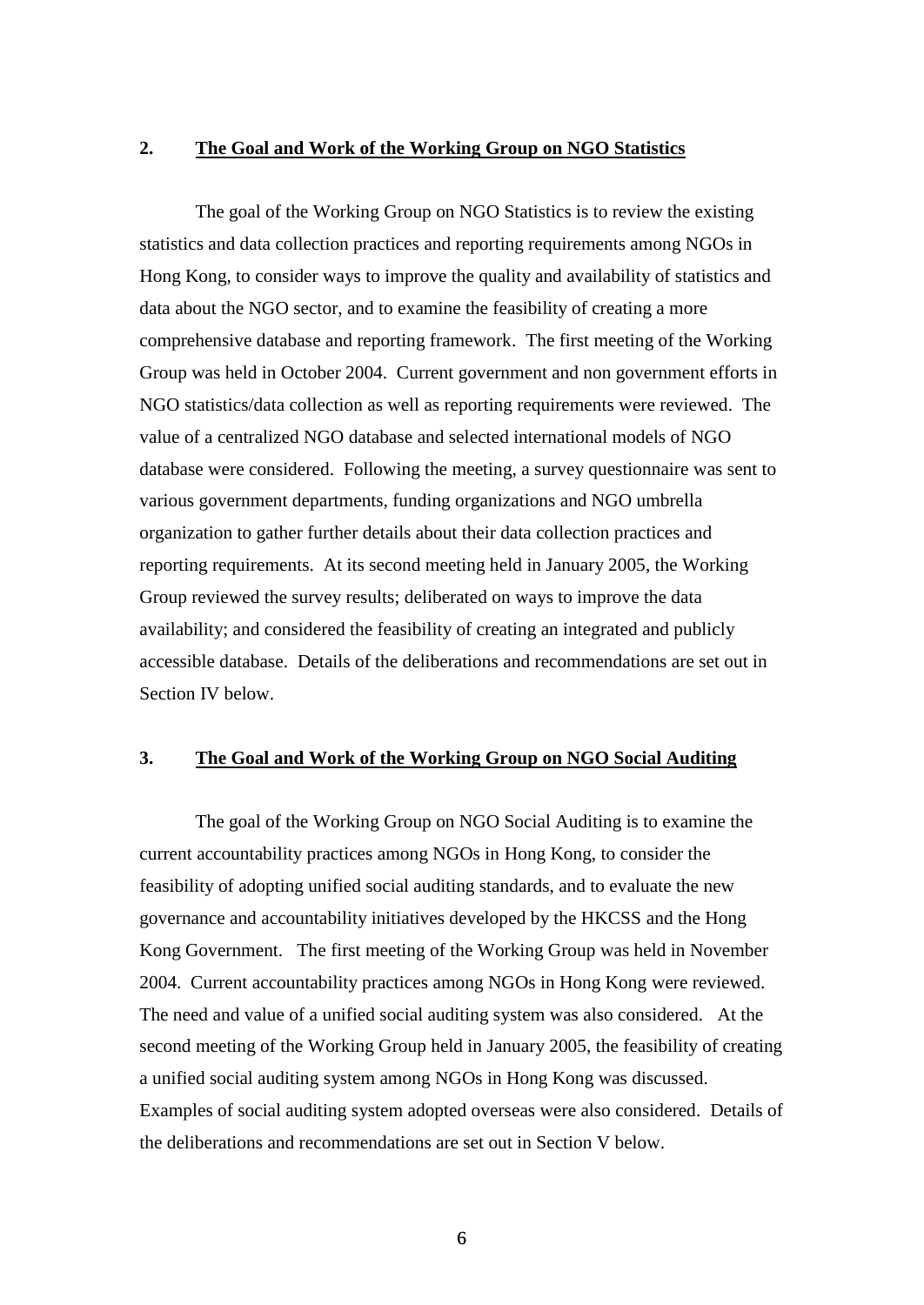## <span id="page-7-0"></span>**IV. TOWARD A CENTRALIZED NGO DATABASE**

### <span id="page-7-1"></span>**1. Current NGO Reporting and Data/statistics Collection Practices**

At present, various Hong Kong government departments compile NGO registries and in some instances collect reports from NGOs under their purview. The Working Group on NGO Statistics noted that the current trend is to minimize government regulation and control over NGOs and the data and reports gathered by the departments are simplifying and decreasing. Departments are also facing resistance from the NGOs when requesting additional information or data.

In addition to government departments, other public agencies such as the Hong Kong Arts Development Council also maintain registers of non profit organizations in their areas. Other semi-public charitable funding organizations such as the Community Chest and the Hong Kong Jockey Club Charities Trust, as well as private charitable foundations also maintain their own list of recipient organizations.

The NGO data collected by these departments and organizations are prepared in various formats and some are only partially available to the public for information or research purposes. The lack of uniform format makes it difficult to compare information between two NGOs. It is also difficult to ascertain what information is publicly available unless a specific request is made to the particular department or organization concerned. NGOs may be required to submit different types of data to different departments and funding organizations. Such duplicated efforts increase the cost of compliance by the NGOs. A centralized NGO database may minimize the duplication and help create a more efficient reporting system.

The quality of data and report submitted also varies among different NGOs, depending on the resources available. Generally, financial accounting information are prepared according to the standards set by the Hong Kong Institute of Certified Public Accountants and while audits are prepared according to customary audit standards. The quality issue lies mostly outside the financial/audit area, such as multiple reporting to different funding organizations using same activities/projects and the lack of evaluative assessments such as output and performance indicators.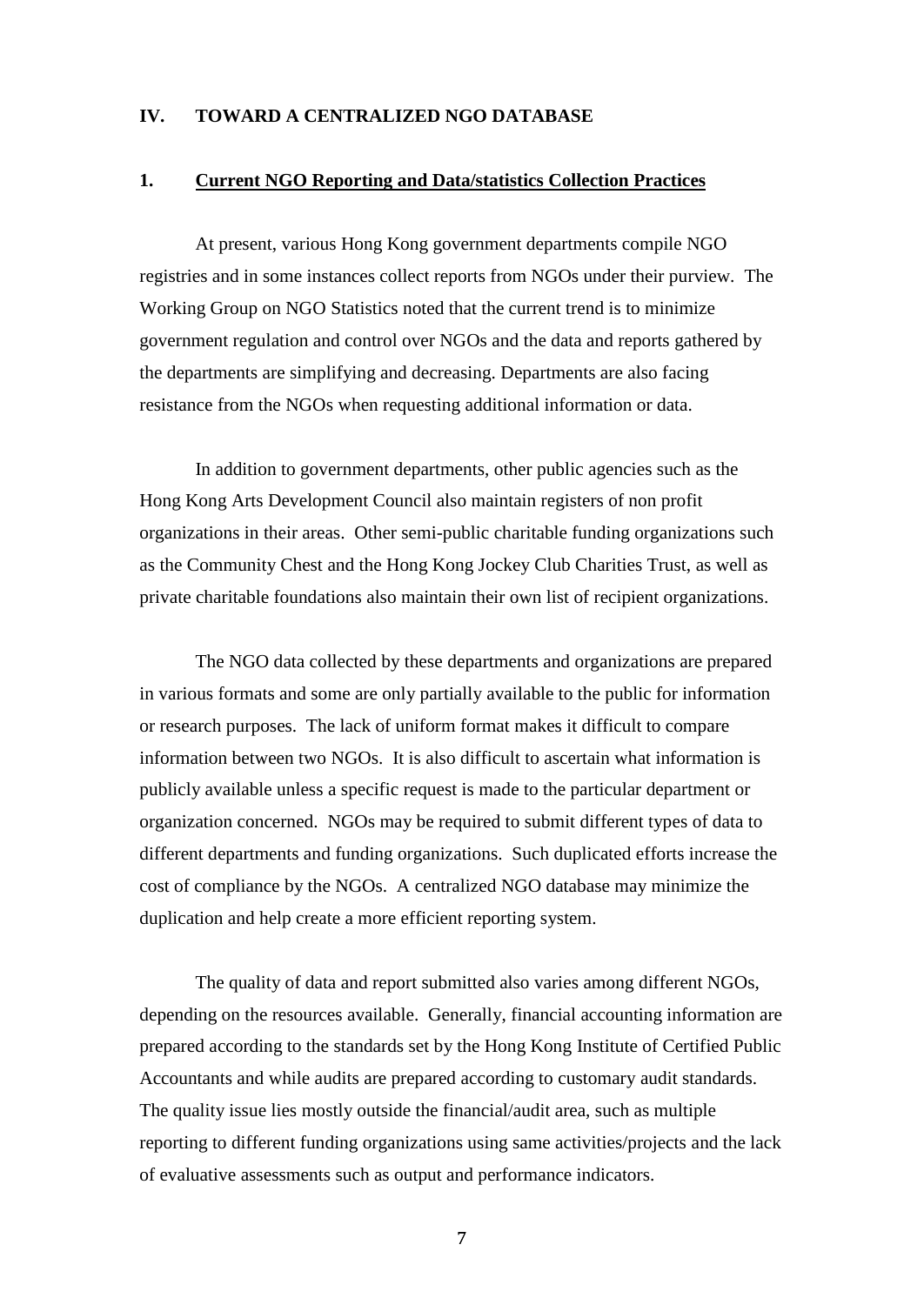Currently, NGO submitted data and reports are largely to satisfy the registration, regulatory and funding requirements of the Government and funding organizations. Public disclosure of information and data to enhance accountability of the NGO sector is still not a widely held concept. However, with Government subvention now emphasizes more on a NGO's ability to raise matching fund and major funding organizations requiring increasing cost effectiveness from the NGOs, the concept of transparency and public accountability will become increasingly important.

## <span id="page-8-0"></span>**2. A Survey on NGO Reporting and Data/statistics Collection Practices**

In order to obtain a more comprehensive picture of the types of NGO reports as well as data/statistics collected by the Government and selected funding organizations, a factual survey was conducted in November 2004. A questionnaire had been sent to the following government bureaux/departments and organizations:

Census & Statistics Department Companies Registry Education and Manpower Bureau Health Department Home Affairs Bureau Inland Revenue Department Labour Department Police Department Social Welfare Department The Hong Kong Jockey Club Charities Trust The Community Chest of Hong Kong Hong Kong Council of Social Service

All surveyees responded and returned their questionnaires. The survey asked about both raw and consolidated data collected. In addition, emphasis was made on the fact that the Survey is looking for regular data collection practices, not ad hoc reporting requirements. The modified ICNPO NGO classification system used by the Central Policy Unit was used in the questionnaire.

The results of the Survey are summarized in the Table attached at APPENDIX 2. The followings are some observations made of the results: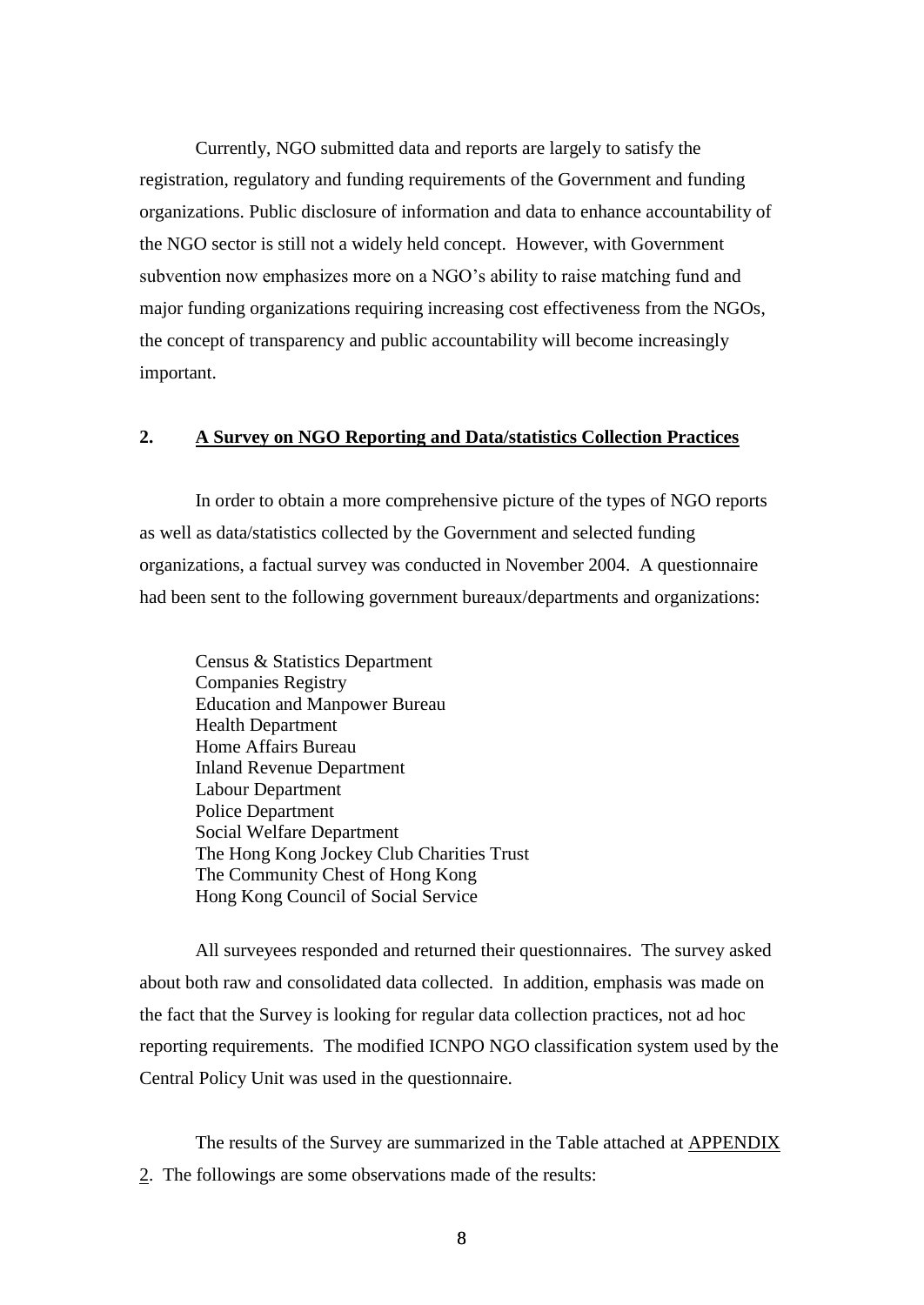Interdepartmental coordination: No one department or organization possesses comprehensive data on NGOs in Hong Kong. Collectively, various government departments/bureaux receive a wealth of data and information from NGOs. However, there does not seem to be any coordination as to what type of information should be collected and at what frequency. Different departmens/bureaux have different data or reporting standards and forms. If a NGO is receiving funding from more than one department, it will have to submit data or report multiple times in multiple formats. The varied practices probably stem from historical reasons. Mostly when a government department asks for information from a NGO, it is either required by a statute or for some other policy reasons. If the government can standardize the data and reports to be collected among different departments, it will simplify government efforts to regulate the NGO sector and avoid duplication of efforts by the reporting NGOs. The Working Group noted that any attempt to produce a comprehensive uniform format of reporting will require substantial resources and a major commitment on the part of the Government since it will entail changes in many supporting services within various departments, such as changes to the computer systems and processing software.

Varying public availability practices : Public availability of data collected varies widely among departments. For example, the Companies Registry makes the collected data easily available to the public via the department's web site, with online viewing and download coming soon in 2005. On the other hand, the data on "societies" registered with the Police Department is only available upon specific written request. Some departments, such as the Health Department, do not provide the collected data to the public. Such differences in practice may be due to the fact that data are collected by different departments for different purposes. In addition, public disclosure of collected data involves striking a balance between transparency of data and the protection of privacy of the submitting organizations. Making the data publicly available for the purpose of public accountability probably was not a major purpose among the departments when their disclosure policies were determined. A consistent government policy giving preference to public availability and making better use of the internet (as in the case of the Companies Registry) will go a long way in facilitating the flow of information and data on NGOs in Hong Kong.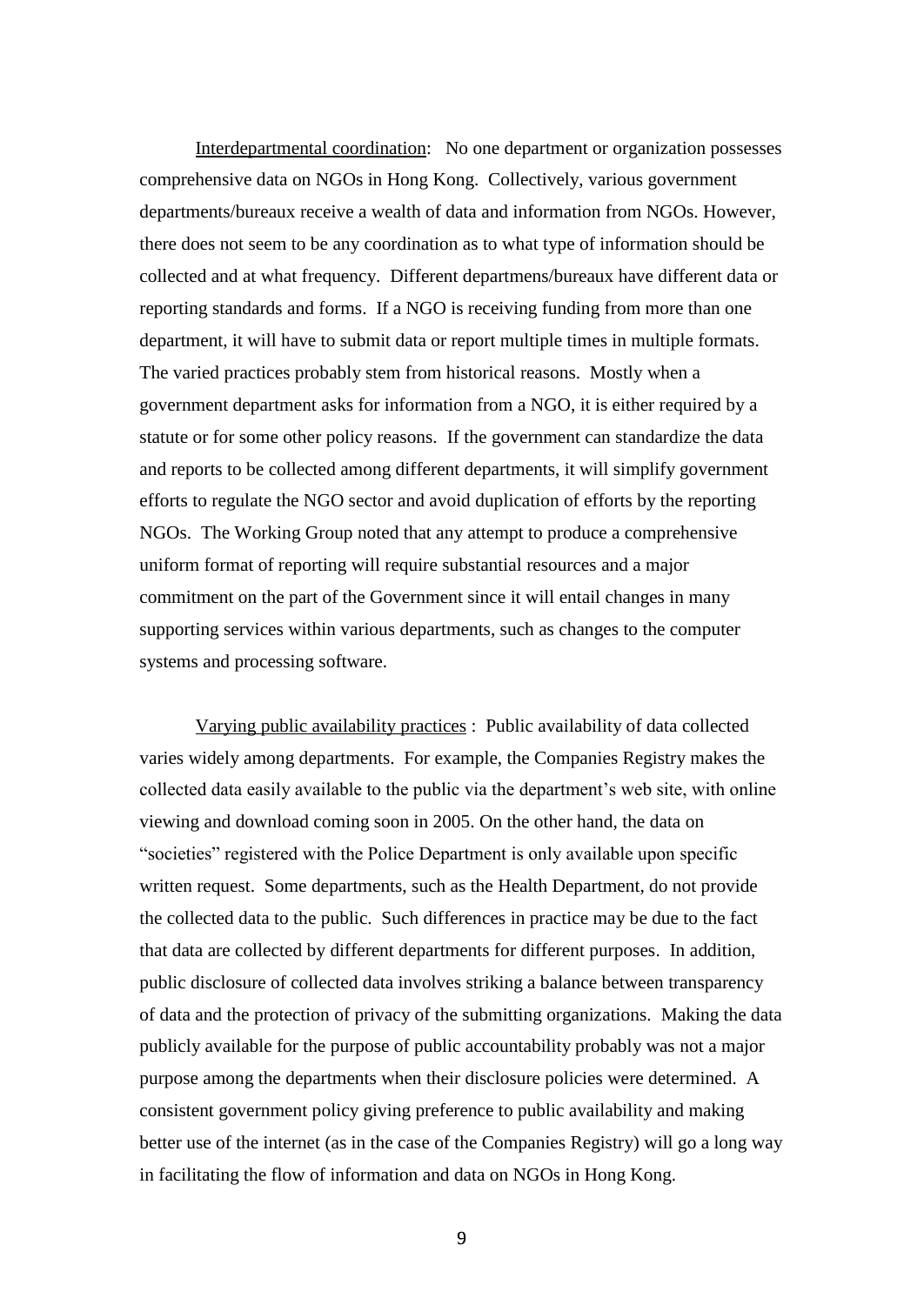Lack of consistent intra-departmental practice : There is a lack of consistent data collection practices within the same bureau/department. For example, different divisions within the Home Affairs Bureau and Labour Department have different data collection practices and impose different reporting requirements on subvented NGOs. The public availability of such information also varies from division to division. There does not seem to be a centralized database within the bureau/department. As a matter of enhancing efficiency and improving internal sharing of data, each bureau/department could consider a consistent data collection and publication policy.

Funding organizations data collection practices: Major funding organizations collect extensive data and reports from recipient NGOs, but very little of such data or reports are made available to the public. Funding organizations seem to rely on the recipient NGOs themselves to provide the information to the public. If one or more major funding organizations can take the lead in standardizing the data and reports to be collected from recipient NGOs and making such data and reports publicly available in an easily accessible format (such as via online search), the transparency and flow of information about NGOs will be greatly enhanced.

Umbrella organization data collection practices: The Hong Kong Council of Social Service collects organizational data and annual report as well as audited financial accounts from member agencies and provides collated data analysis to the public via its web site and publication. Information about individual member agency provided to the public on the organization's website is rather brief. More detailed information is provided in the Directory of Social Service Organizations published by the Council every 2-3 years. An umbrella organization like HKCSS could be a convenient forum for collating and disseminating information on NGO since it already possesses a fair amount of important data about member agencies and the public will naturally approach HKCSS if they have a question or would like to check out the credibility of a NGO.

## <span id="page-10-0"></span>**3. The Value and Impact of a Centralized NGO Database**

The Working Group concluded that the achievement of improved NGO sector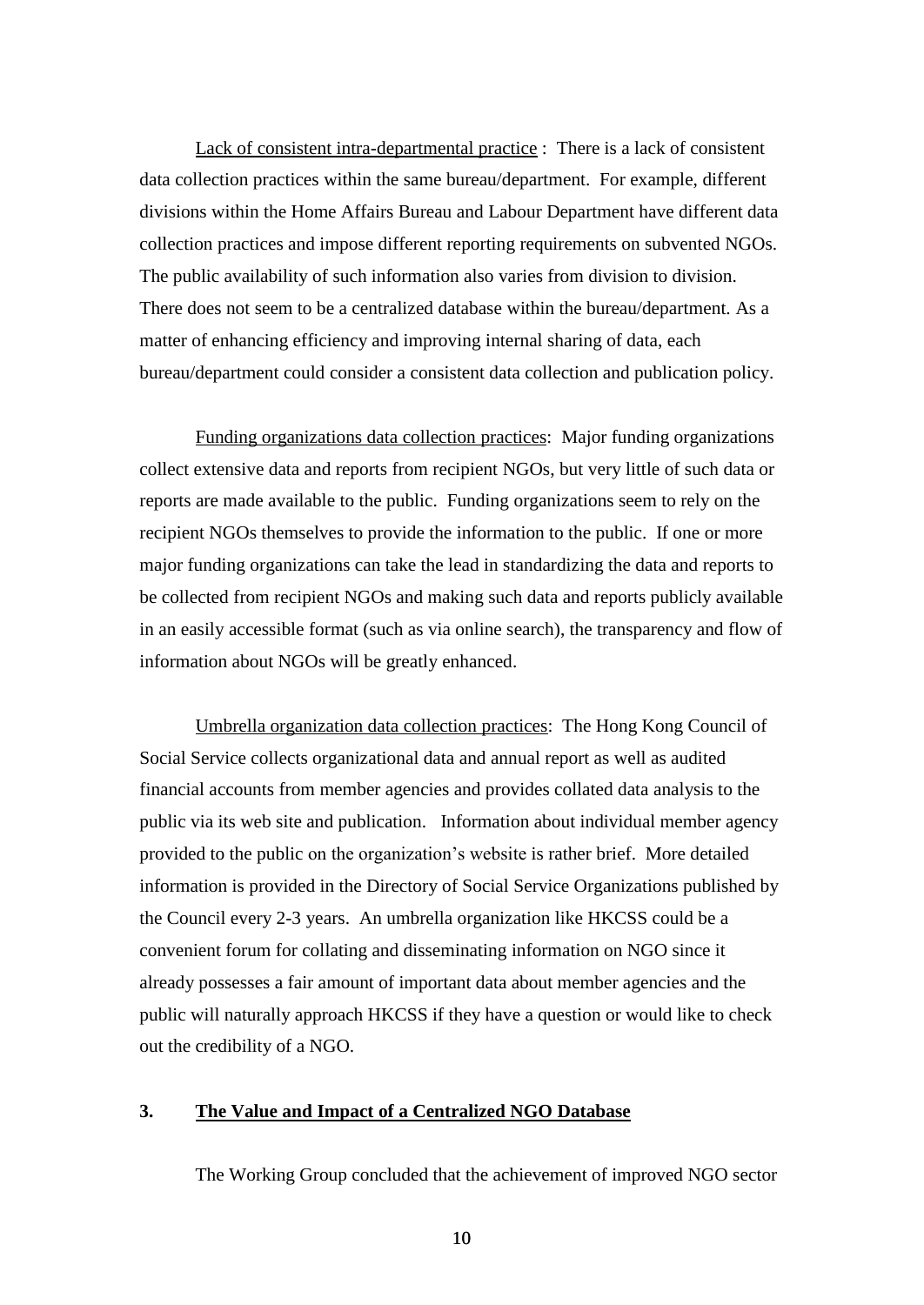data/statistics availability and if feasible, a comprehensive centralized NGO database will be beneficial to the Government, the funding organizations, the donating corporations and public, as well as the NGO community.

For the Hong Kong Government, improved statistics and data availability will enable better policy research and policy development for the sector. Also, a centralized database will simplify government efforts to regulate and supervise the NGO sector and assist the departments in better evaluating individual NGOs. With the increasing emphasis by the Government on the importance of the Third Sector, a centralized database will improve understanding of the development of the Sector and foster tripartite cooperation among the Government, the NGOs and the business sector.

For the funding organizations, the database will be a useful information resource to check out individual funding applicants. Also, the existence of such a database will likely increase transparency and accountability of the NGOs, thereby making sure the funding granted are spent with greater care and efficiency.

For the donating public and corporations, the database will be a convenient reference tool to evaluate the worthiness of an organization before donations are made.

For the NGO community, a centralized database will increase transparency and accountability of the organizations and enhance their ability to seek charitable donations. NGO internal management and their boards are frequently in need of information about the sector and benchmark data among NGOs. A centralized database will help enhance the quality of management and governance decisions made by NGO staff and boards.

The Working Group reckoned that a centralized NGO database is feasible and the resources required for its set up may only be modest. It is essential to adopt an appropriate classification system and to gain the cooperation of the NGO sector. The technical difficulty of setting up such a database is likely to be minimal, but the maintenance and updating of information therein will be the true test of the system. If an initial centralized database is set up, competitive forces will likely persuade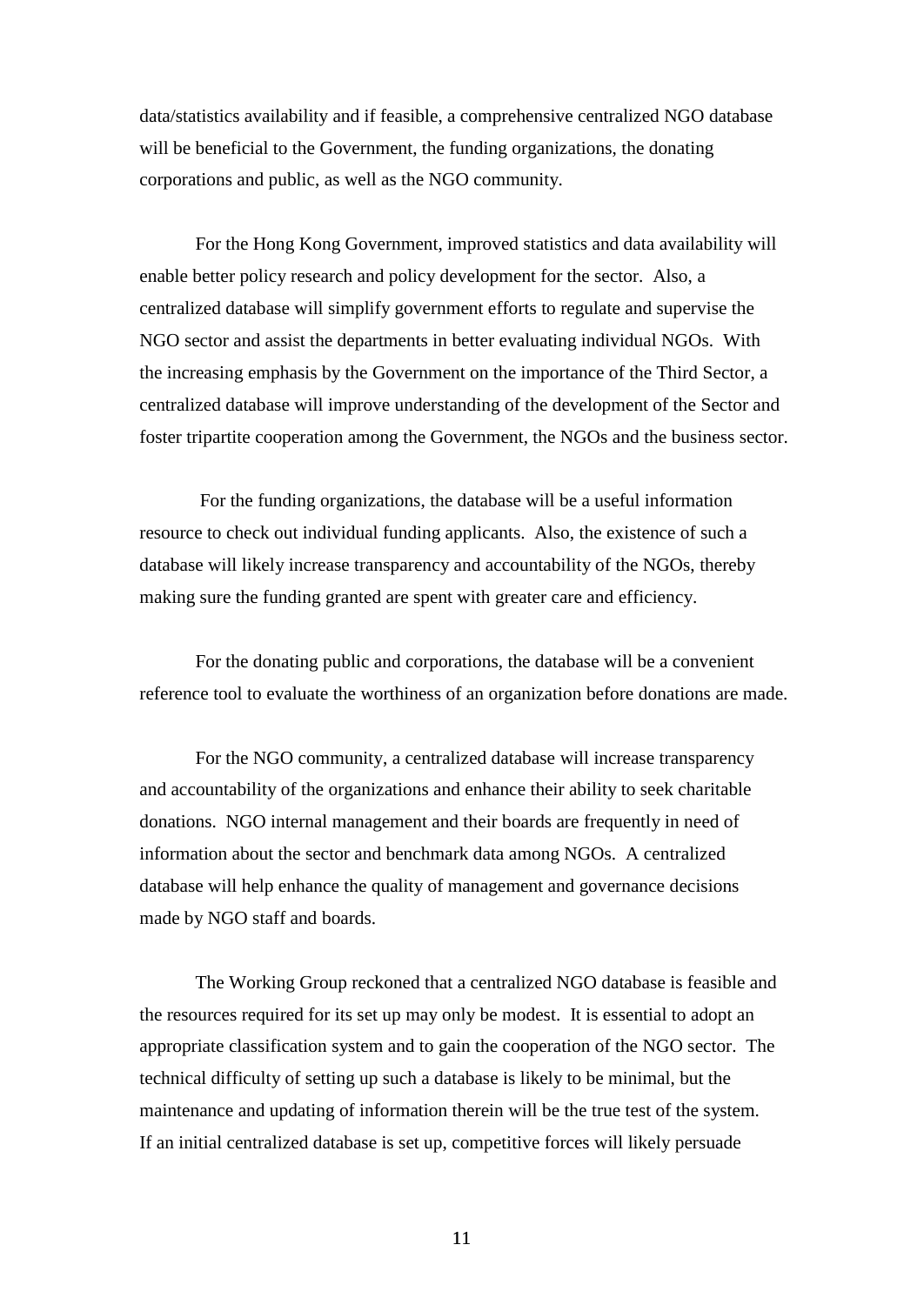NGOs to voluntarily provide information to the database, thereby increasing transparency and accountability in NGO operations.

## <span id="page-12-0"></span>**4. Consideration of Centralized NGO Database Alternatives**

The Working Group considered two international models of NGO database, namely, the United Nations Handbook on Non-Profit Institutions and its ICNPO classification system as well as the United States National Center for Charitable Statistics' GuideStar Website and its classification system, the National Taxonomy of Exempt Entities. The Working Group also considered a number of alternatives for setting up a centralized NGO database.

In considering the alternatives, consideration was given to what type of institution could best host such a centralized database. Currently, there is no institutional force to push the NGO sector into building such database. The question of who to take the lead and what strategy should be adopted in the initial set up the database will remain crucial. The issue of public availability of information was also a major issue for consideration. The following is a description of the NGO database alternatives considered by the Working Group:

### Government-Led NGO Database

One alternative is to have the Government set up and run a centralized NGO database. This can be done by a statutory approach to create a legal obligation on the part of NGOs to provide certain data to the Government. However, this would likely be the least feasible and encounter significant obstacles, both in terms of the legislative process and resistance from the NGO sector.

Another approach is to rationalize the existing data collection practices among different bureaux/departments. As noted in the survey results, currently government departments are already receiving a sizable amount of NGO data, but without much coordination or sharing. With better coordination among bureaux/departments as to the types of data and reports required, it is possible to set up a mechanism to share the data and reports within the Government and with the public in general. A more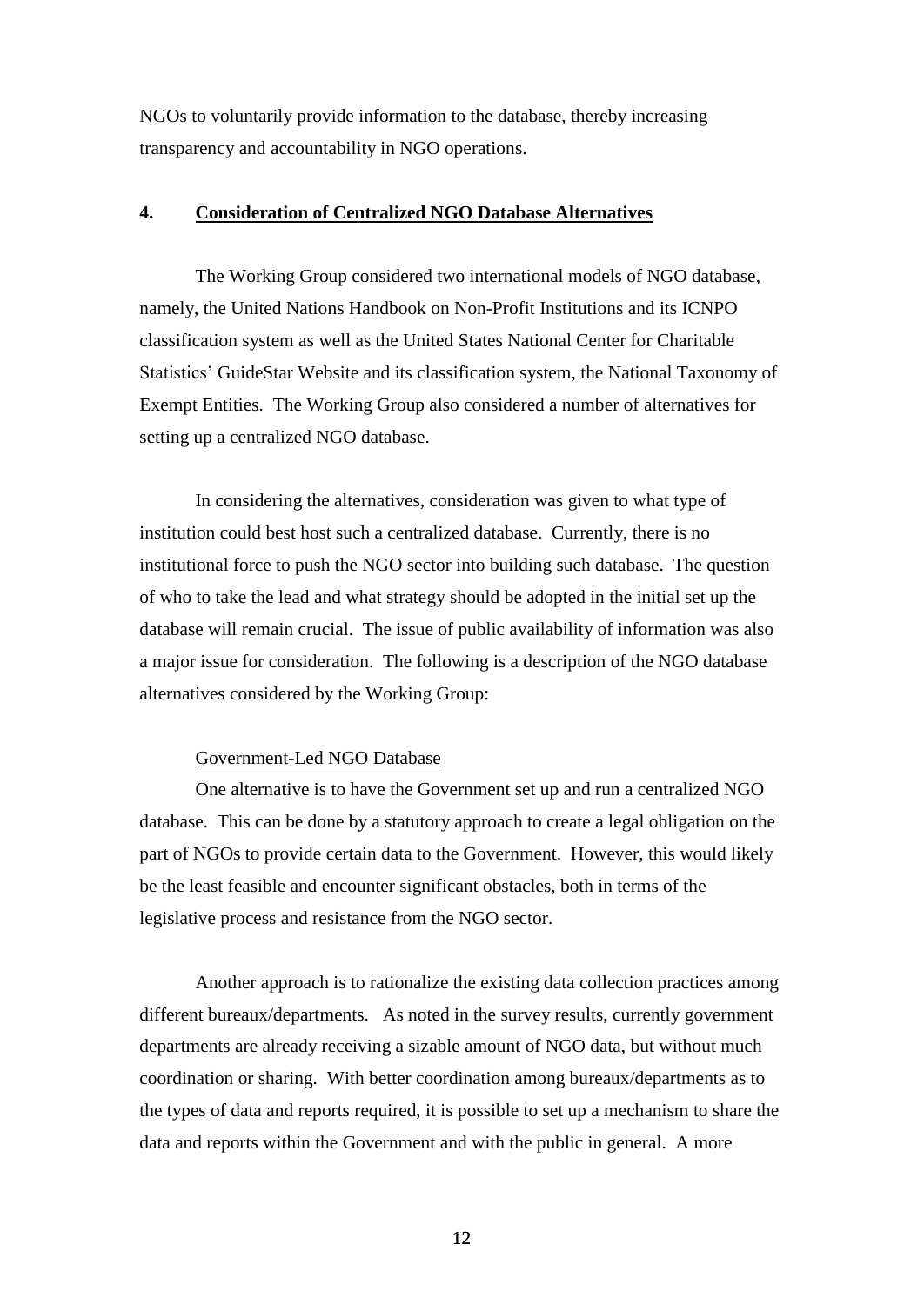rational policy of data collection by the Government will cut down on the duplication of efforts by the bureaux/departments and by the NGOs.

The challenges of a government-led NGO database may come from both inside the Government and from the NGO sector. Rationalizing current data collection practices necessarily encroaches upon the jurisdictions of different departments and may involve a comprehensive review of existing administrative and legislative powers. This will require considerable resources and a major commitment on the part of the Government. As previously noted, the current trend is to minimize government regulation and control over NGOs. A government-led centralized database may face resistance from the NGOs as a reversal of the trend.

#### Charities Commission Database

Another alternative to achieve a centralized NGO database is through the establishment of a statutory, semi-public charities commission. Such a commission will be an independent regulator and registrar of charities, ensuring that registered charities are operating for the public benefit and independently of government or commercial interest. The example of the Charity Commission for England and Wales was considered.

The advantage of a centralized database maintained by a charities commission is its simplicity – NGOs need only submit one set of data/report to the commission and the public will find such data/report easily through the commission. It is important to streamline the reporting requirements currently imposed by various government departments and major funding organizations so that the existence of the commission eliminates duplication of efforts rather than aggravating the problem. Given the current social and political climate in Hong Kong, it is doubtful if the necessary support will be present to pass an enabling statute for a charities commission and to allocate the necessary resources for its implementation.

#### NGO-Led Database

The Working Group considered an initiative taken by a major funding organization (such as the Community Chest or the Hong Kong Jockey Club Charities Trust) or a NGO umbrella organization (such as the HKCSS) will likely be more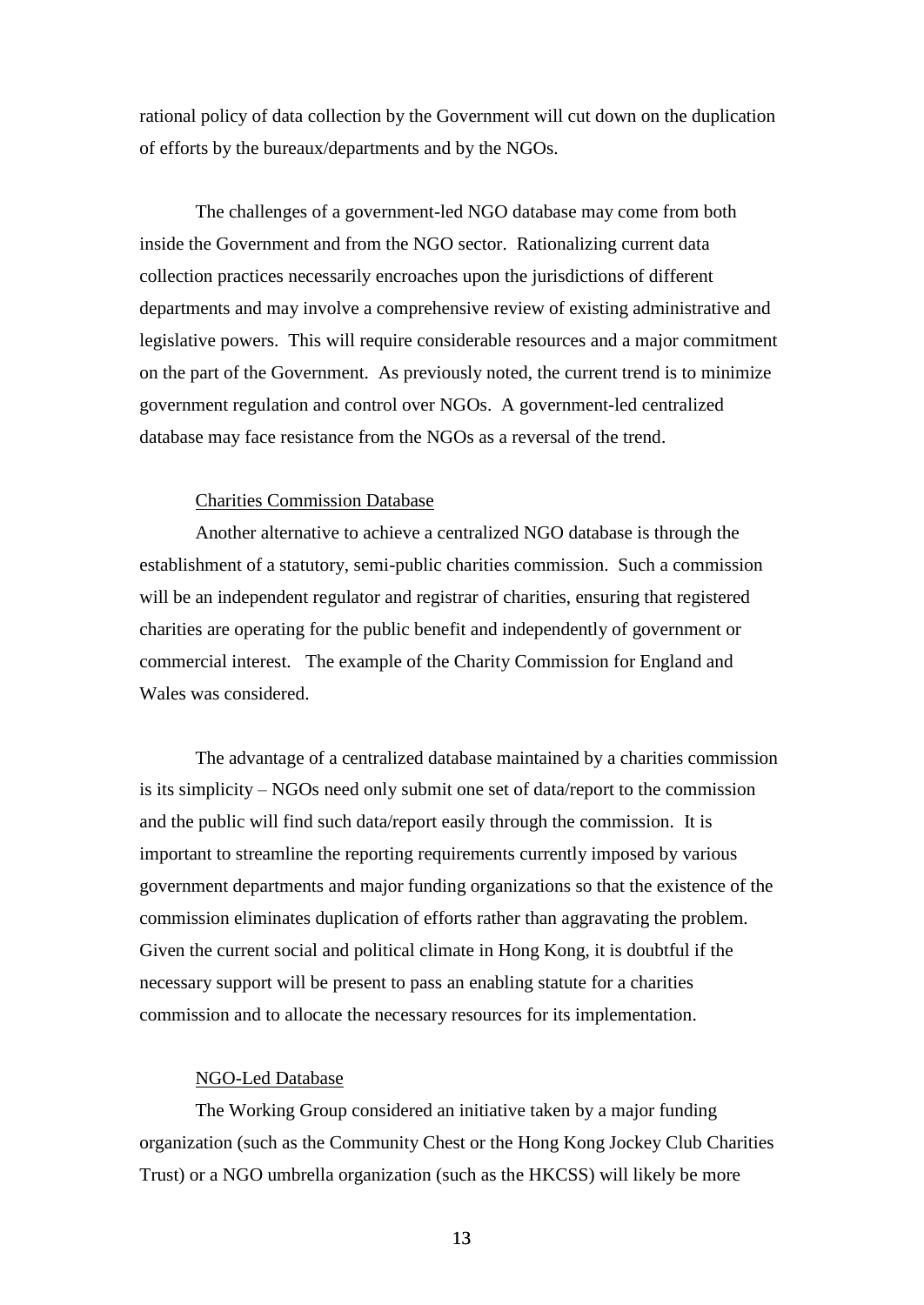effective than a government led initiative. This is because such organizations already possess significant amount of data about the recipient or member NGOs and a centralized database can readily be extracted from the existing data. A database created and hosted by funding organizations or a NGO umbrella organization will likely be met with better cooperation among NGOs since it will be seen as an industry self-improvement effort rather than a regulatory effort by the government. It is also likely that the needs of and constraints faced by NGOs will be better reflected if the host organization is part of the NGO infrastructure.

The challenge of this alternative lies in whether any funding organization sees the need to set up such database. Most major funding organizations are receiving the necessary data and reports from recipient NGOs as a condition of funding. There may be little immediate incentive to expend more time and resources to set up a database that will benefit the public at large. For an umbrella organization, the issue of resources will likely be a major obstacle. For this alternative to succeed, there must be support from among the major funding organizations and within the NGO sector.

#### Independently Hosted Database

Another alternative is to have an independent organization, like an interested academic institution, to create and host the database. Under this approach, the host organization's first task is to build a register of NGOs containing descriptive data such as the organization's name, address, purpose, industry, classification information, financial information and other indicators of legal status, etc. Such register will probably need to be developed from scratch from a variety of sources.

The advantage of this approach is the independence of the host organization. With no fear of any hidden regulatory agenda or peer competition, NGOs will likely feel more inclined to cooperate. However, an independent host will likely face challenges relating to funding for set up and maintenance. It must also secure the cooperation from the Government since it is the main source of data. There is also a need to convince the NGO community as a whole of the necessity of the centralized database as their support in continuing to provide updated data and reports will be crucial to the success of the database.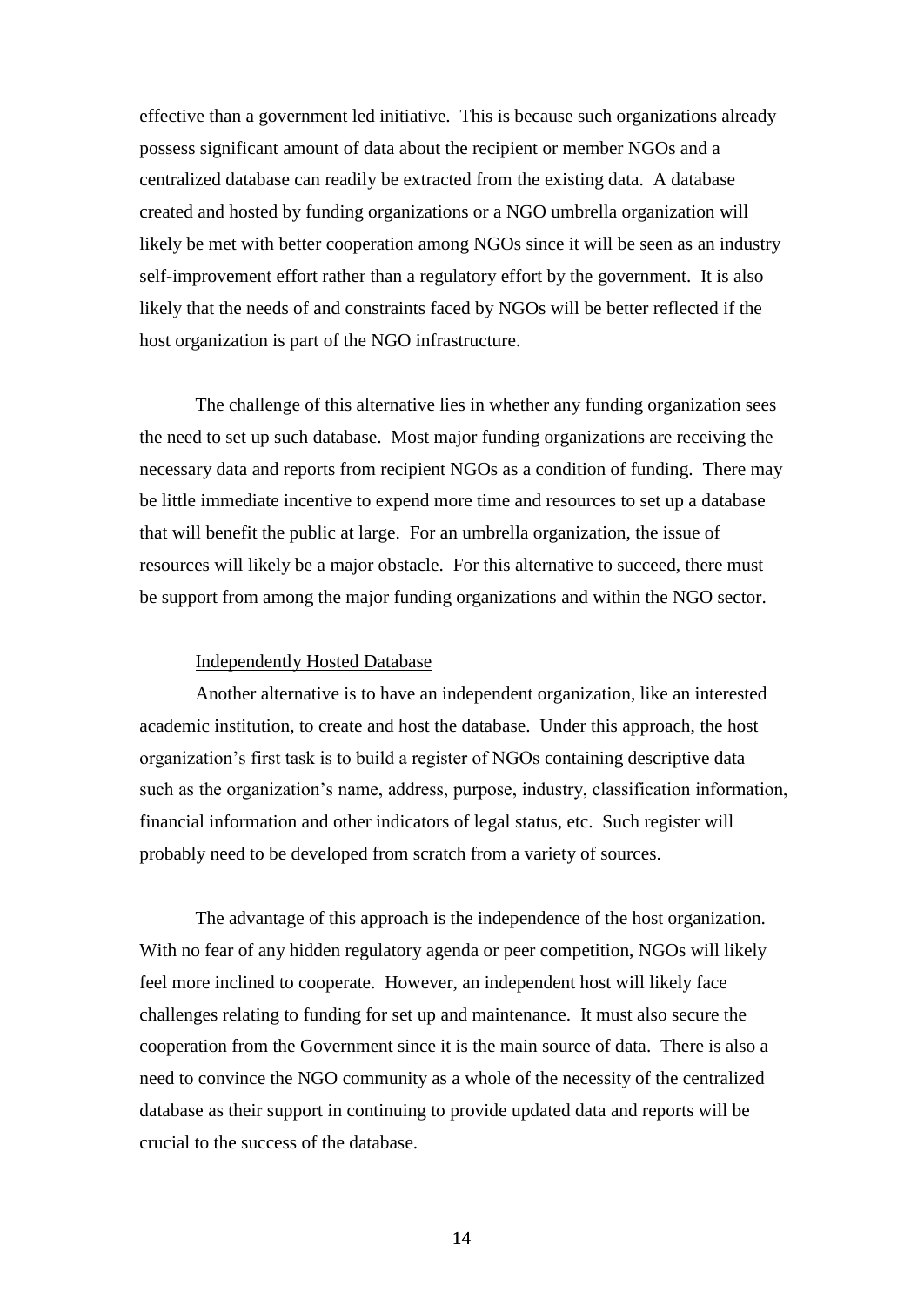#### NGO Reporting Software

To address the problem of a lack of uniform data reporting format, the Working Group considered the proposal to develop a software tool to facilitate application and reporting efforts by NGOs and funding allocation decisions by funding providers. The software can include descriptive data such as organizational information, activities/project information, financial information and other data that are regularly being submitted by the NGOs in the funding application process. In addition, evaluative data such as output, outcome and performance indicators can be included to facilitate the reporting of the achievement of the funded projects.

In determining the content of the data template, considerations should be given to the expectations of the donors/funding organizations regarding what information will be most useful to their funding and allocation decisions. The concern of NGOs will also need to be addressed as some information, such as salary survey and human resources information may not be considered appropriate for public disclosure. Once the software is adopted by major funding organizations, effort can be made to upload to a website the application form for easy access by NGOs and to upload the reporting information for public consumption. Such reporting software can be adapted for use by different NGO sub-sectors and can be a useful first step to a centralized NGO database.

The NGOs will likely welcome such software tool because it provides a common format for fund applications with different funding organizations. It will also facilitate efforts by funding organizations in their allocation of funds and provide a uniform tool for comparisons between competing applicants. The challenges will likely lie in finding a common template of basic data that is agreed upon by the funding organizations while flexible enough to cater for special requirements that are particular to individual funding organization.

## <span id="page-15-0"></span>**5. Toward a Centralized NGO Database – The Recommendations**

The Working Group concluded that the creation of a centralized NGO database should take a gradual approach. It is advisable to start with a small database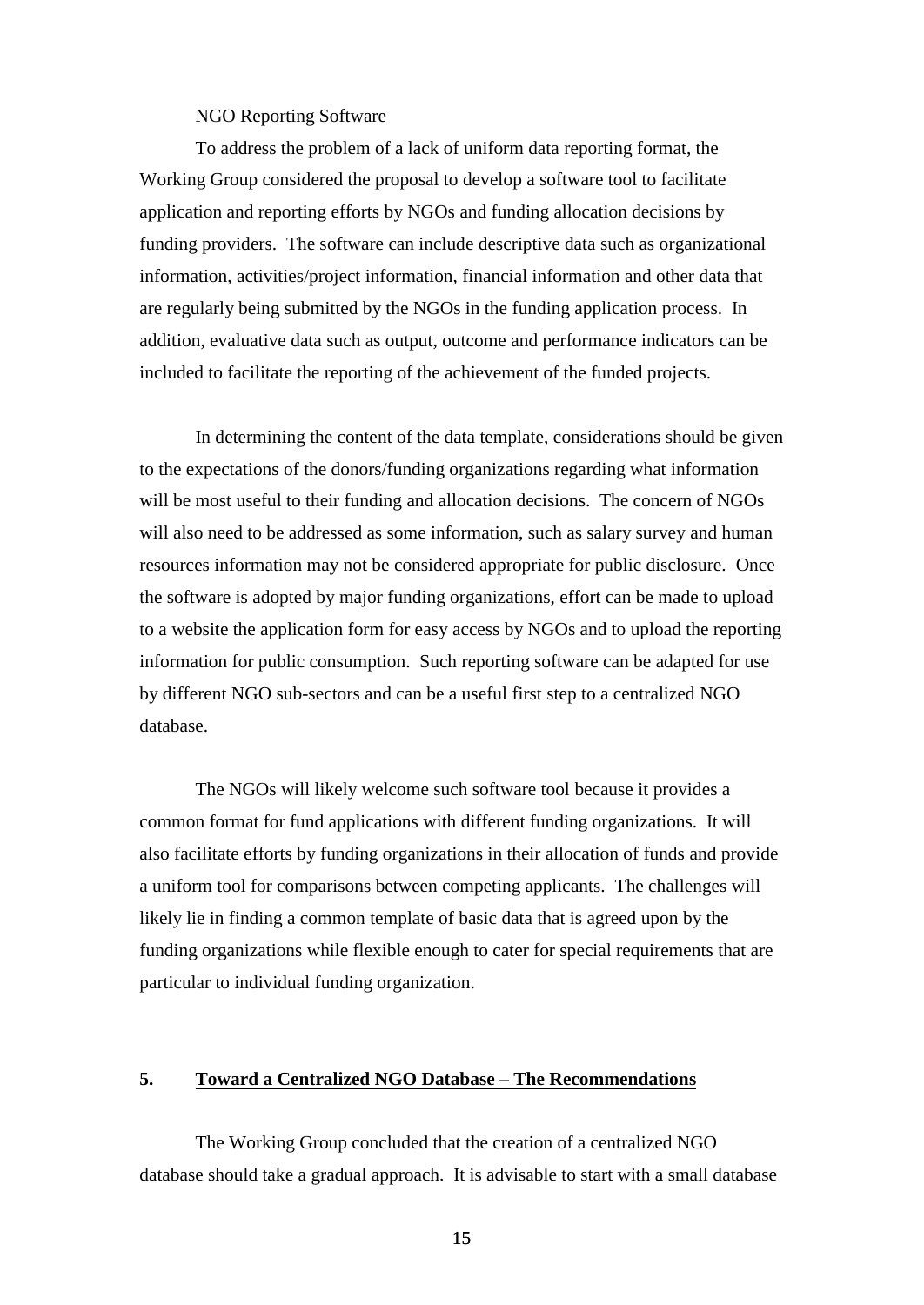in one or more chosen NGO sectors covering only descriptive data. Evaluative data such as service performance evaluation, output and impact assessment and other internal personnel and financial information could be added to the database at a later stage. Once the database system is operational and credibility of the system established, efforts can be made to expand the coverage of the database to other NGO sectors and to increase the type of data covered.

The Working Group recommended a two pronged approach to realize the goals of improving NGO data availability and ultimately creating a centralized database.

#### A NGO-led Database Effort

Currently, major funding organizations do not seem to perceive the need for setting up a centralized database since they already receive the necessary data and reports from recipient NGOs as a condition of funding. As a result, umbrella NGO organizations will likely be a more promising leader to host a centralized database. The Working Group recommended that the HKCSS be first approached to set up a centralized database in the social welfare sector.

The HKCSS already publishes a Directory of Social Service Organizations which contains descriptive data and information about their member agencies. Select financial information is being added to the Directory. Response to requests for information and data from the member agencies has been encouraging. HKCSS is considering publishing the next edition of the Directory on the internet. With appropriate funding, the Directory can be turned into a guide to create a template for a proposed database for the social welfare sector. Initially, the template can consist of descriptive data already submitted by the member agencies. A website can be set up so that the submitted information can be uploaded for easy public access. In addition, information filed by member agencies with various government departments – such as the IRD and Companies Registry can be leveraged and incorporated into the database.

At a second stage, the scope of information included in the database can be extended to cover evaluative data. The social welfare sector is particularly suited to provide such data because many subvented NGOs are already using output and other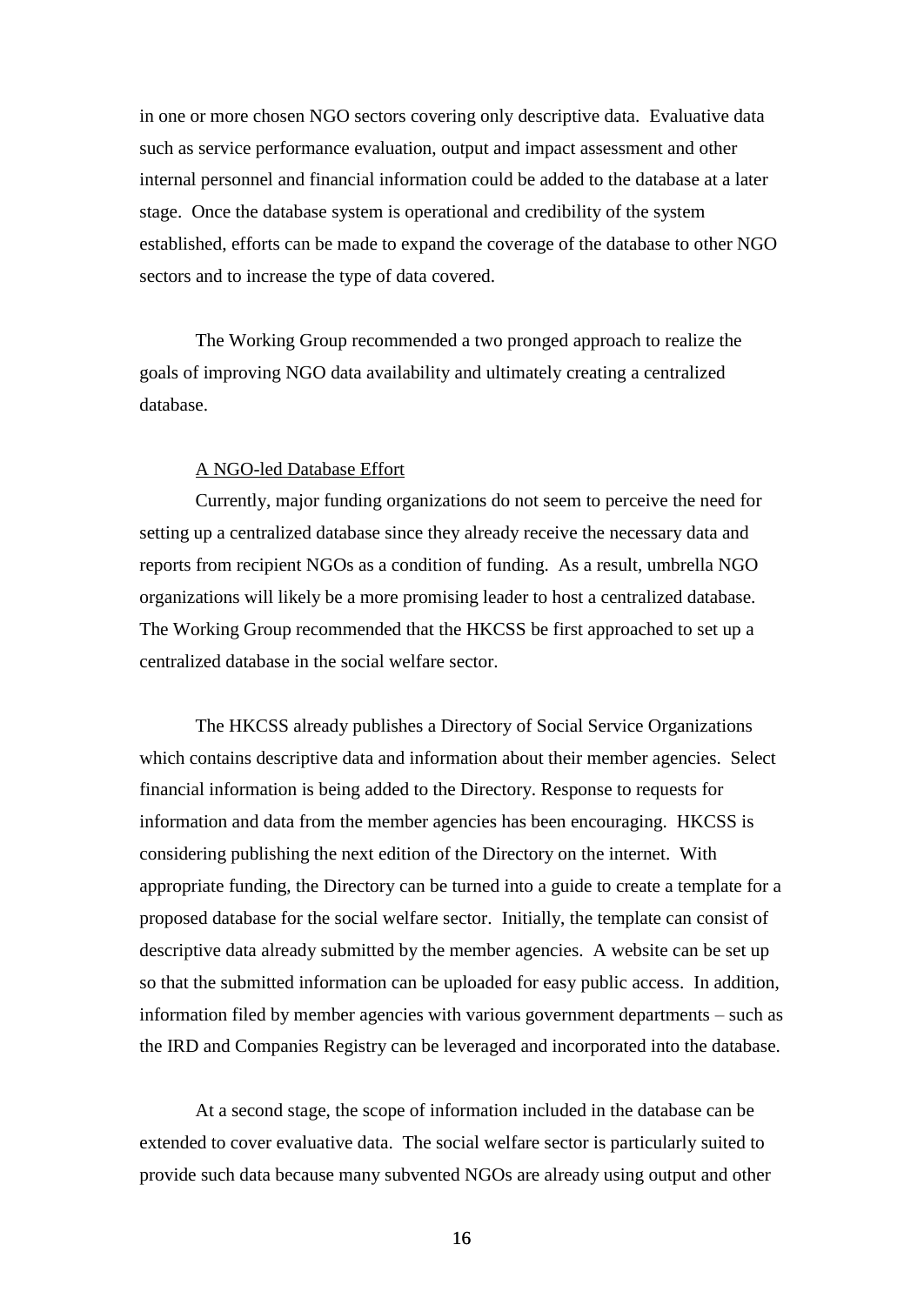performance indicators in reporting to the Government. Once the database is established, it can be expanded to include social welfare NGOs that are not member agencies of HKCSS and to other NGO sectors with the assistance of the related umbrella organization and Government department, e.g., the Arts Development Council and the Leisure and Cultural Services Department for the arts sector.

#### Recommendations to the Government for Improving NGO Data Availability

As the authority granting tax exempt status to eligible charitable organizations and trusts, the Inland Revenue Department (the "IRD") will likely be most effective in imposing data disclosure requirements on NGOs. Currently the IRD receives data and information from NGOs when they first apply for tax exemption and upon tax exempt status review which is conducted approximately every 4 years. It is recommended that the IRD consider making public disclosure of certain data/information a condition for tax exemption. Imposing such disclosure requirements is justified because the Government is foregoing public income in the form tax exemption. The public has a right to know that the exempt organizations are indeed doing charitable works that they claim to do. It is also recommended that the IRD consider enhancing the oversight of the tax exempt organizations by increasing the frequency of tax exempt status review.

As the Government's designated agency for interfacing with the Third Sector, the Home Affairs Bureau can be a leader in initiating changes within the Government regarding NGO data and reporting practices. The Working Group understood that if the community shows increasing interest and support in more public accountability among the NGO sector, the HAB will be in a stronger position to advocate changes in this respect. It is recommended that close contact and cooperation be maintained with the HAB in the implementation of the Report's recommendations.

## <span id="page-17-0"></span>**IV. TOWARDS A UNIFIED NGO SOCIAL AUDITING SYSTEM**

### <span id="page-17-1"></span>**1. Current NGO Accountability Practices**

The Working Group on NGO Social Auditing reviewed a brief description of five different accountability mechanisms, including (1) reports and disclosure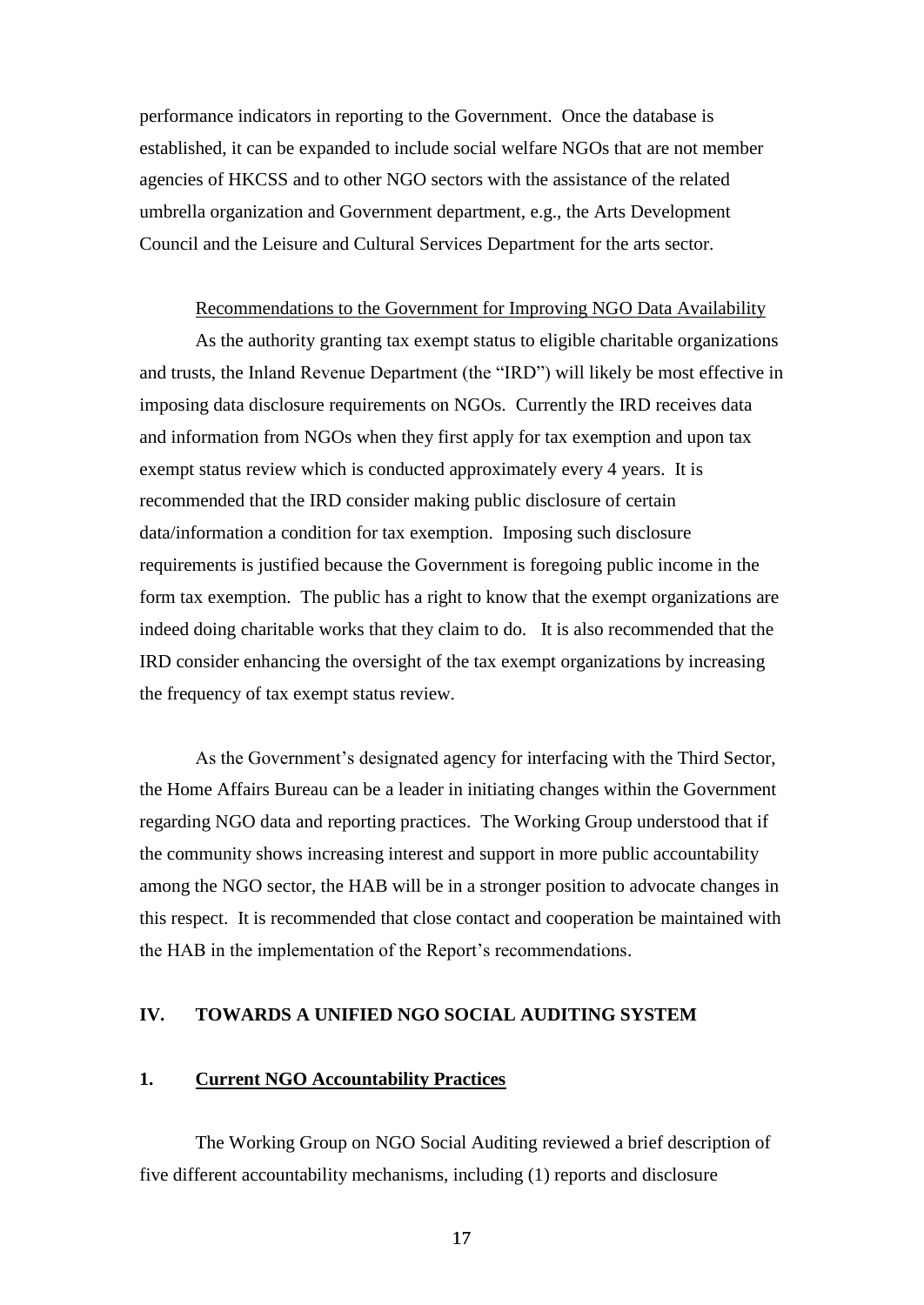statements, (2) performance assessments and evaluations, (3) participation, (4) selfregulation, and (5) social audits. Broadly speaking, the first two types of accountability mechanism are adopted mostly for reporting to funding providers. While the third type (participation) is meant to involve the public in the accountability process, this mechanism is not widely used. In the pursuit of NGO accountability to the public, the last two mechanisms on promoting self-regulation and social auditing are the most relevant.

#### Disclosure statements and reports and performance assessment

At present, reports and disclosure statements as well as performance assessments and evaluations are the most widely used accountability mechanisms in Hong Kong. NGOs are usually required to undertake comprehensive evaluation and reporting for fulfilling the funding provider's requirements. There is no uniform reporting standards and the scope and nature of the reports and assessments vary widely among different funding providers. The lack of uniform platform for reporting and assessment increases the cost of compliance by the NGOs. The reports prepared by NGOs to funding providers (including relevant government departments) are generally not available to the public in a systematic manner. Hence as a tool for public accountability, disclosure statements and reports by NGOs are rather inadequate. Some NGOs will voluntarily disclose information about their organizations and services through publications or websites. However, such disclosure efforts are mostly limited to larger NGOs with adequate resources.

#### Participation

Participation refers to an ongoing process by which a NGO involves the participation of the community in a project or program. Participation can operate in different levels: (1) information about a proposed project is made available to the public through public meetings, hearings or surveys; (2) public involvement in actual project activities; (3) community participates in the negotiation over decision making concerning the project; and (4) community's own initiative creates project or program independent of any NGO or government sponsorship. Such participation mechanisms are rarely used in Hong Kong, except perhaps occasionally under (1) and (2) above.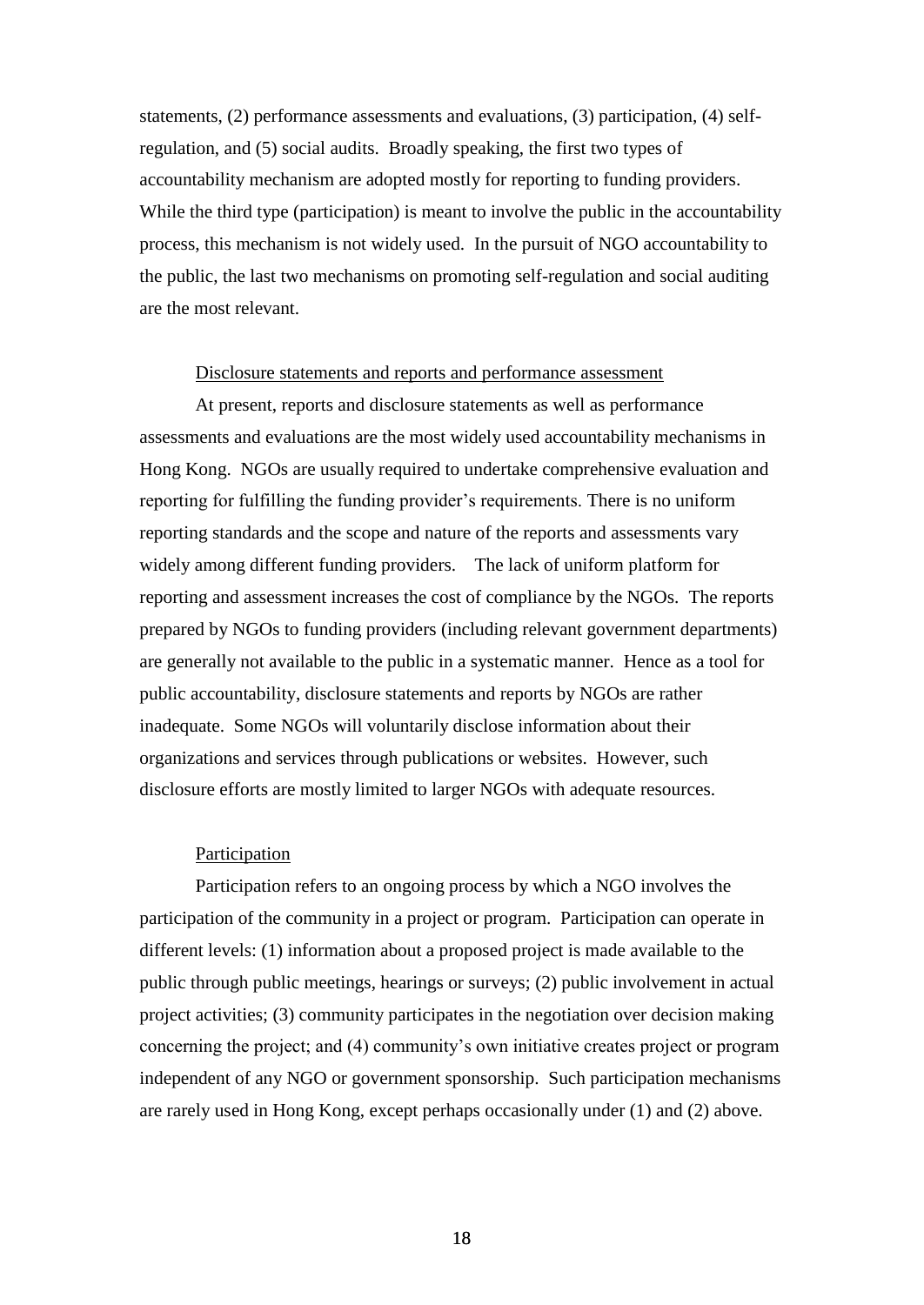## Self-regulation

Self-regulation refers to the efforts by NGOs or a nonprofit network (or subsector) to develop standards or code of behavior and performance. Additional measures such as ombudsman and accreditation are sometimes used. Self-regulation helps to build the public image of a NGO sub-sector and to enhance performance of individual NGOs. There have been limited efforts of self-regulation in the NGO sector in Hong Kong so far. Two examples are the voluntary Reference Guide for Charities on Best Practices for Fund-raising Activities published by the Social Welfare Department ("SWD") and the Pledge on Donors' Rights developed by the HKCSS.

In 2003, in response to calls for better transparency and accountability in the raising and disposal of funds for charitable purposes, the SWD proposed the adoption of a voluntary system of accountability. A Reference Guide for Charities on Best Practices for Fund-raising Activities (the "Reference Guide") was proposed to provide guidance to NGOs in the areas of donors' rights, fund-raising practices and accounting/auditing requirements. It was proposed that NGOs which voluntarily agree to comply with the Reference Guide may apply to have their names included in a Public Register to be maintained by the Department and posted on their website for public information. Under the proposal, the SWD will not actively enforce the provisions of the Reference Guide, but will only remove a NGO's name from the Public Register upon receiving substantiated complaint about a violation. In October 2004, the SWD published a final version of the Reference Guide and asked major non profit organizations to adopt it on a voluntary basis. No further mention was made of the proposed Public Register, which presumably had been abandoned. The Reference Guide, however, is not universally accepted by NGOs. Smaller agencies found some of its requirements, such as fundraising expenditure ratio, too cumbersome and impossible to achieve. Since compliance with the Reference Guide is voluntary and there has been little publicity among the donating public about the Guide, there is little incentive for the NGOs to sign on.

While the Reference Guide is a government initiated "self-regulatory" mechanism, a sector wide self-regulatory effort was made by the Hong Kong Council of Social Service in their Pledge on Donors' Rights (the "Pledge"). The Pledge aims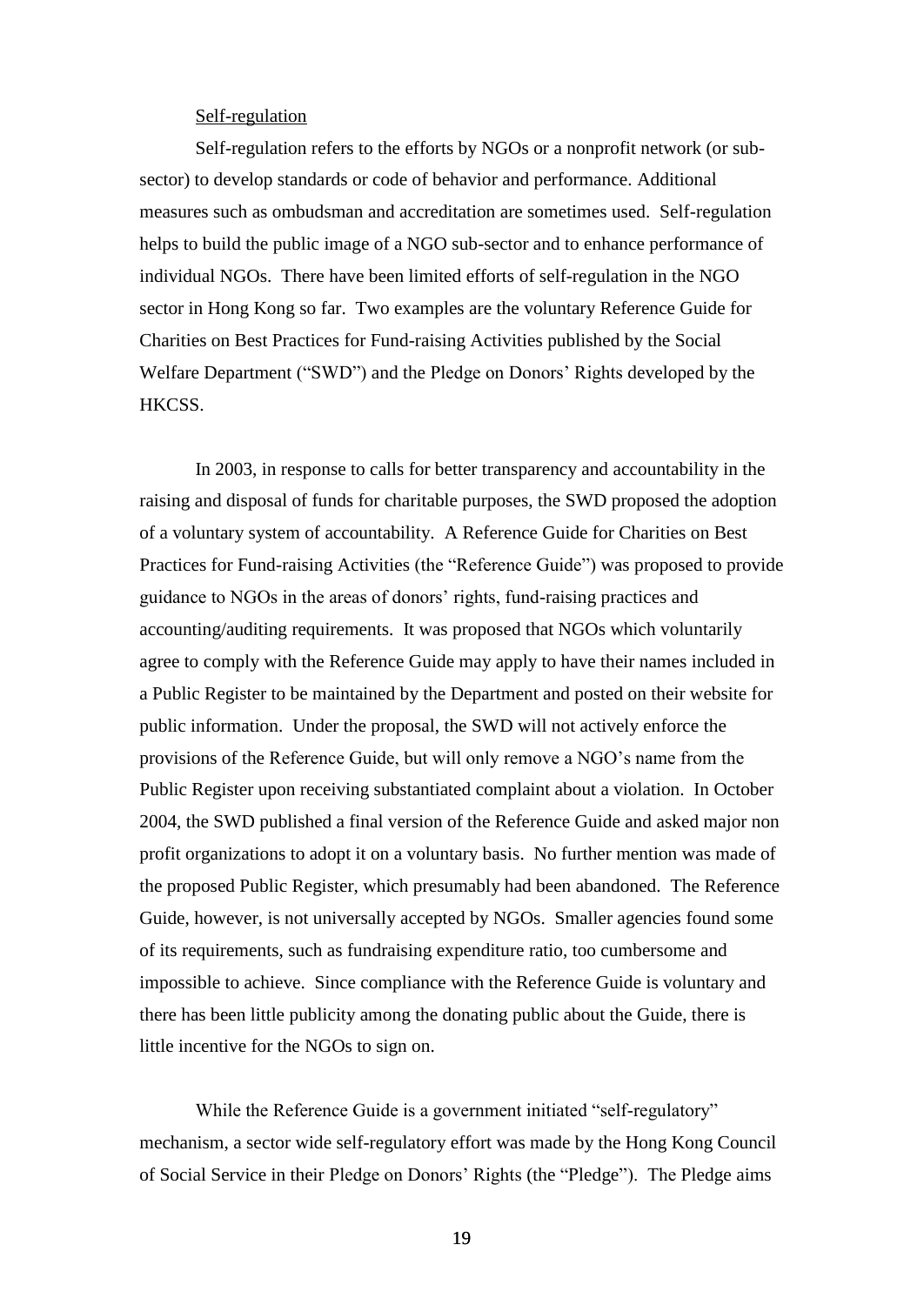to protect the reasonable and appropriate rights of donors, and to promote fundraising accountability as well as financial transparency among social service agencies. HKCSS members who agree to abide by the Pledge may apply to have their names listed on the List of Participating Members which is posted on the HKCSS website. The HKCSS will not actively monitor the compliance of the participating members and will only consider removing a member's name from the List if substantiated complaints are received. The Pledge is designed for voluntary participation and its requirements are rather basic. The Pledge was promoted among HKCSS' member agencies first. It is hoped that the Pledge can raise the profile of the welfare sector as a whole and gradually achieve wider participation in due course. Of the over 200 member agencies of the HKCSS, about half have chosen to sign on to the Pledge. Many of the member agencies see the Pledge as a positive means to promote fundraising. The major difficulty encountered by the agencies is the lack of resources. For some, especially smaller self help organizations, the Pledge, in its present form, poses rather high administrative hurdle.

#### Social Auditing

Social Auditing refers to a process through which a NGO assesses, reports and improves upon its social performance and ethical behavior, especially through stakeholder dialogue. It is a complex process that integrates elements of many different accountability mechanisms. The main social auditing models emphasize five key elements of the process: stakeholder identification, stakeholder dialogue, use of accreditation or benchmarks, continuous improvements, and public disclosure.

The most significant challenge facing a NGO attempting to adopt social audit as an accountability tool is the cost involved. The social audit process requires substantial time and financial commitment, which are especially lacking in small NGOs. An additional concern is the inherent uncertainty of the process. With the involvement of various stakeholders in the audit process, the NGO management has less control over the outcome of the assessments and benchmarking, as well as the amount and type of information made available to the public. Lastly, the lack of uniform externally verifiable standards for auditing may pose an additional challenge.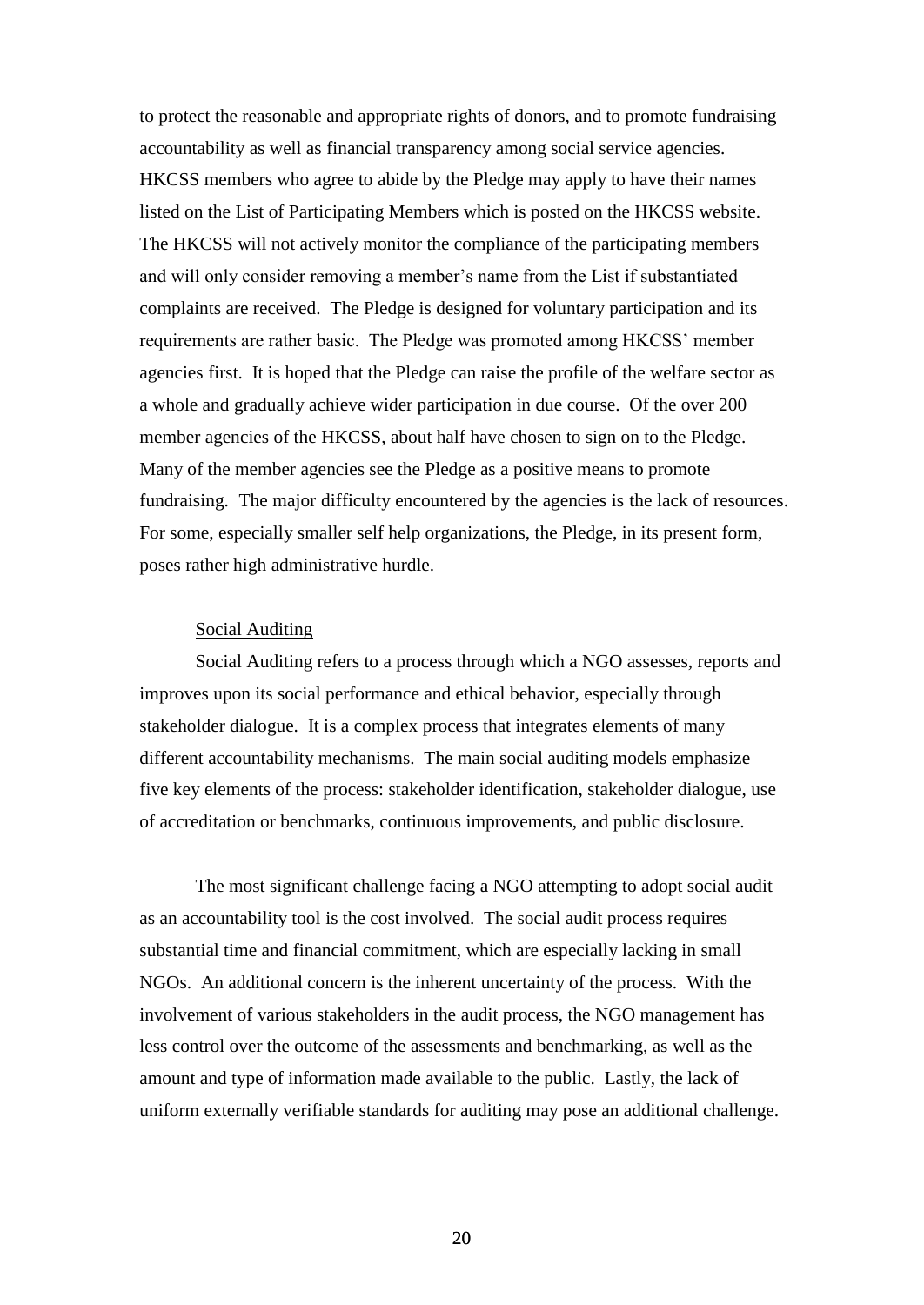There have been sporadic attempts to institute external and internal social auditing practices among the NGO sector in Hong Kong. For example, in the elderly residential services area, consultants were engaged by the Government to develop a system of external accreditation. However, the cost of compliance is rather high and such external accreditation system is still largely nonexistent in the other areas of NGO sector. The Management Audit System Manual developed by the HKCSS (with the help of external consultants and drawing reference to the Global Reporting Initiative) is an example of internal social auditing practice aiming to improve internal auditing and management to achieve a higher level of accountability.

## <span id="page-21-0"></span>**2. The Value of and the Need for a Unified Social Auditing System**

The Working Group noted that the benefits of social auditing to a NGO can be manifold. First, the external accreditation of a NGO enhances its public reputation and consequently helps in its fundraising. It also allows the public to have easier access to accurate information about an NGO, resulting in greater public confidence in charitable donation. For example, even though membership in the Community Chest is only an unofficial accreditation, it greatly enhances the credibility and recognition of the members and the Community Chest members are among the most successful public fundraising NGOs in Hong Kong. An external social audit system may be especially helpful to small and medium NGOs that are not receiving funding from the Government or major institutional private donors.

Second, social auditing is also a useful tool of accountability, allowing views of various stakeholders, including the public and service recipients, to be considered in the development of performance indicators and organizational goals. An external system of accreditation can help increase the transparency of NGO operations and finances and encourage better corporate governance and accountability of the NGOs.

Third, an external social auditing accreditation is an expression of recognition and a powerful motivational force to the NGO and its staff. Many NGOs are looking for international accreditation such as an ISO accreditation. However, they often find such accreditation too costly in terms of time and money. If a local accreditation system administered by a credible issuer is in place, it will provide a significant boost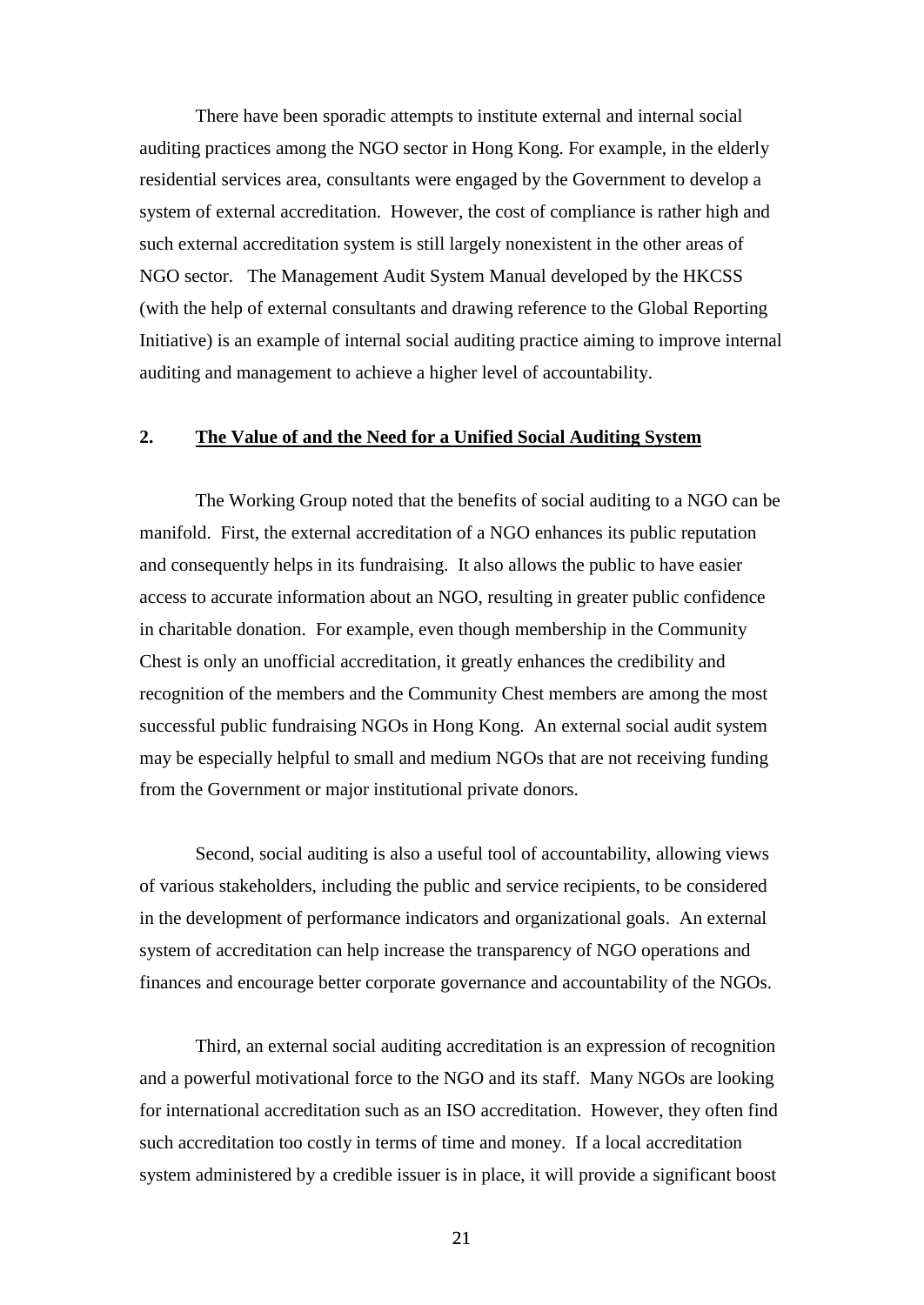to the need for recognition by the NGO and offer the internal management a means of monitoring performance.

Currently the NGO sector depends heavily on the Government and major private institutional donors for funding, the need to institute a social auditing system to enhance public accountability may not seem immediate. However, consideration should be given to promoting more public/community donations. A healthy NGO sector should see a diversification of funding, preferably with sizable public donations. The increase in public donation will cut down the reliance of the NGO sector on the Government, thereby giving the NGOs more flexibility in their services and relieving some of the fiscal pressure on the Government. In addition, since the Government is the major funding provider for NGOs, the public needs to have confidence that their funds are being properly used. Many NGOs are also given tax exempt status by the Government as a privilege, consequently they should to a certain extent be held accountable to the public for their activities.

The Working Group noted the need for a social auditing system will likely vary among different NGOs and donors. Small or medium size NGOs which do not receive regular funding from the Government or major institutional donors will likely benefit more from the fundraising potential of some form of social auditing mechanism, such as a code of ethics or external accreditation. Big institutional donors tend to have their own professional systems of assessing funding applicants; therefore, the need for any additional social auditing mechanism is not immediate. But for individual public donors, they will likely find a social auditing system useful in providing the necessary information about a target NGO and improving their confidence in making donations.

## <span id="page-22-0"></span>**3. Consideration of Social Auditing Options and International Models**

The Working Group examined several options in creating a social auditing mechanism. The options and the Working Group's deliberations are set out below: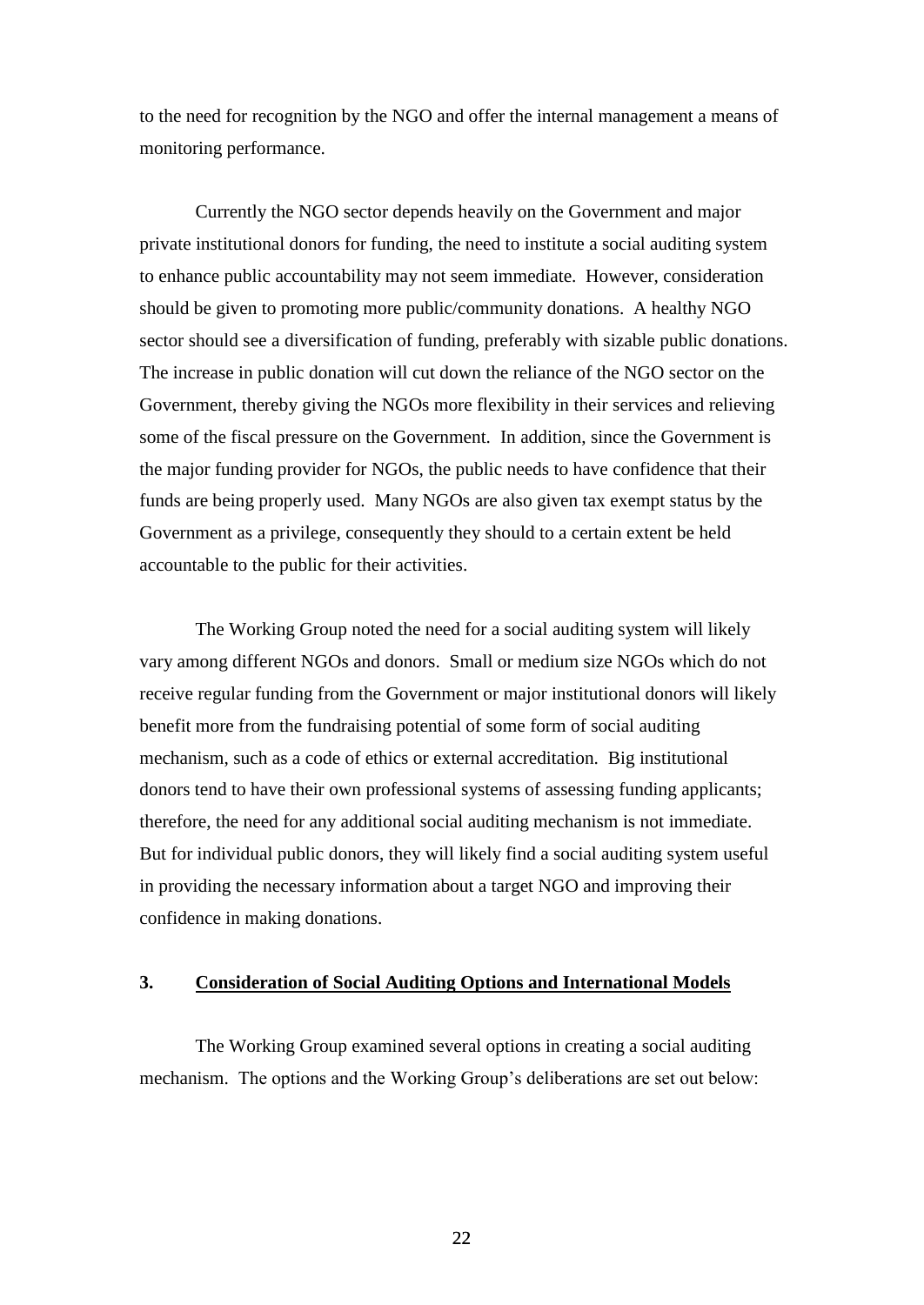#### Charities Commission

One option to enhance social auditing of NGOs is through the establishment of a statutory, semi-public charities commission. Such a commission will be an independent regulator and registrar of charitable NGOs, ensuring that registered charities are operating for the public benefit. The Working Group considered the example of the Charity Commission for England and Wales. It was established by law and has the responsibilities of regulating charities in order to increase charities' efficiency and effectiveness and public confidence and trust in them. The Commission's principal roles include registration, oversight, public information and facilitation.

The advantage of a charities commission that is backed by a statute is its all encompassing nature - covering important accountability areas, such as registration, oversight, and public disclosure. The commission can be an effective social auditing mechanism, protecting rights of the donating public, the service recipients and the government. For NGOs, registration with the commission and compliance with its reporting requirements help build up their credibility and in turn assist in fundraising. This may be especially important for medium and small NGOs that do not have a consistent source of funding and have to rely on public donations. The oversight function of a charities commission will also force the NGOs to improve internal management and governance to avoid intervention by the commission.

To create a charities commission, an enabling statute must be passed by the legislature and accompanying resources must be allocated. The uncertainty lies in whether under the present social and political climate in Hong Kong, the legislature sees the need for such a statutory approach and whether the necessary resources are available to fund its set up.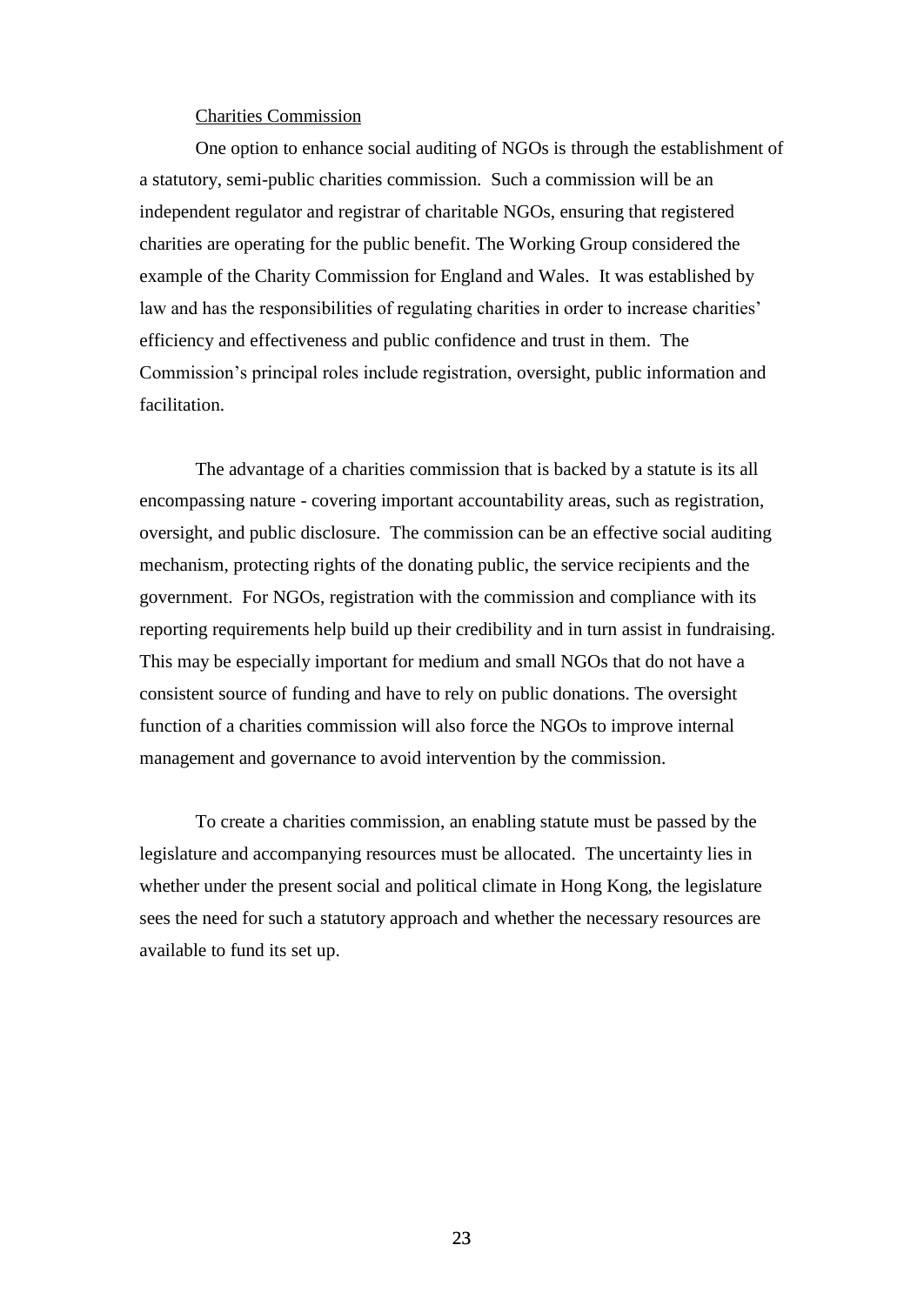#### Government-led Social Auditing Efforts

As the major funding provider and the primary regulator of fundraising activities and corporate formation, the Government has the potential of imposing some consistent accountability requirements on the NGOs in Hong Kong. Currently, regulation of NGOs mainly stems from three sources: legal status registration, subvention, and fundraising regulation.

NGOs that take the legal corporate form as companies limited by guarantee are required to register with the Companies Registry. NGOs that take the form as a society will register with the Police Department under the Societies Ordinance. Finally NGOs that desire a tax exempt status will register with the Inland Revenue Department as tax exempt charities and trusts. Each of the three departments has different registration and reporting requirements even though there may be some overlapping of information collected. On the subvention side, various government departments are involved. Each department has their own subvention guidelines and reporting requirements. For fundraising regulation, there is no specific legislation that controls charitable fundraising activities. However, a number of departments have some type of regulatory authority over charitable fundraising, including the IRD, SWD and the Television and Entertainment Licensing Authority.

Collectively, various government departments/bureaux have various regulatory authorities over and receive a significant amount of data and reports from NGOs. However, there does not seem to be any coordination as to the reporting, funding and fundraising requirements. If the Government can devise a consistent interdepartmental policy that standardizes such requirements, it can serve very useful social auditing functions. For example, the policy may, among other things, impose (i) financial reporting and auditing requirements regarding subvented funds; (ii) internal management and governance guidelines (e.g. independent board of directors and board meeting requirements); (iii) public disclosure requirements; and (iv) fundraising guidelines. Outside of such interdepartmental policy, each department may add other requirements that address their specific concerns and needs.

The benefit of Government-led social auditing efforts is the universal applicability and the likelihood of compliance. Since the Government is the biggest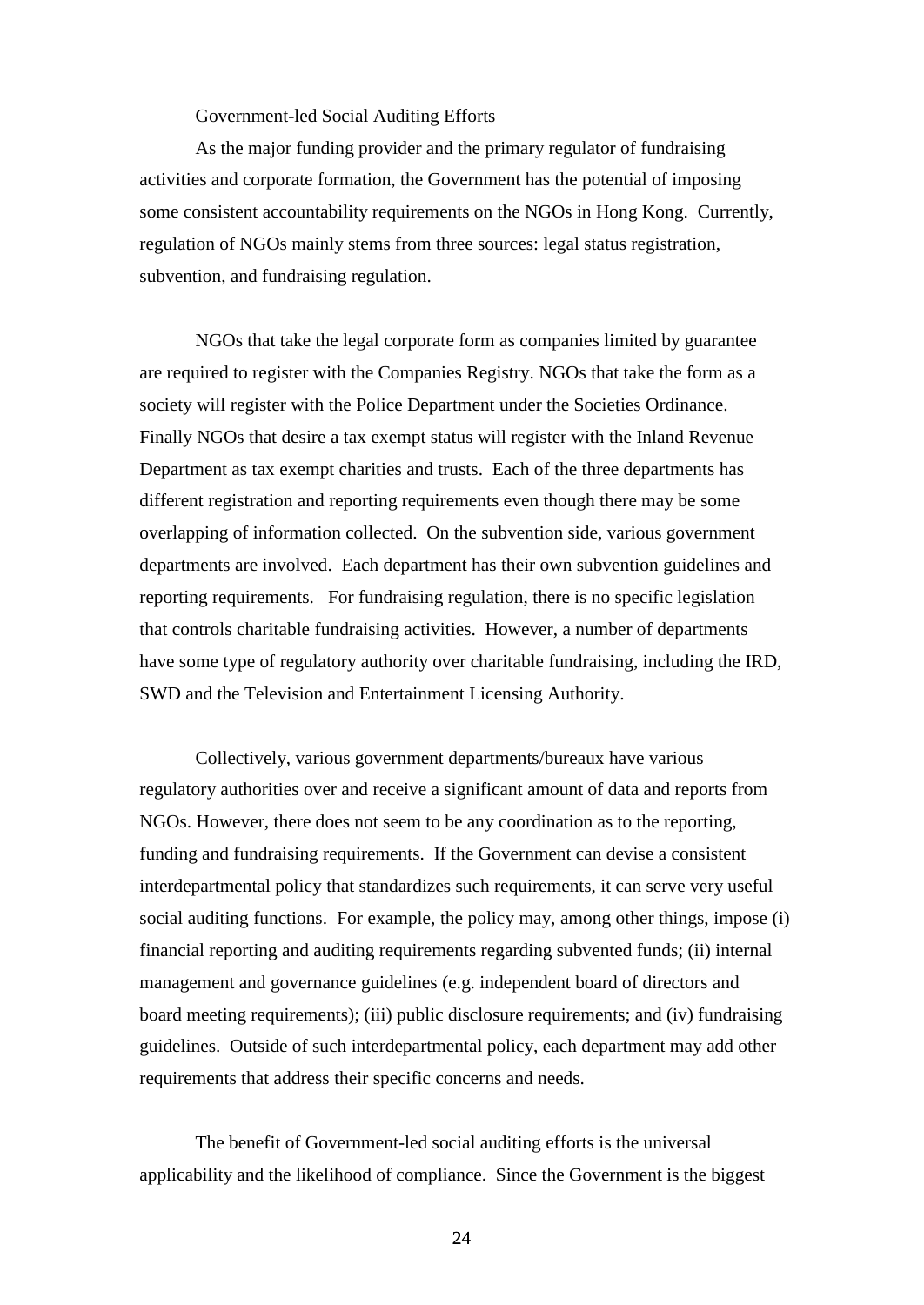funding provider, subvented NGOs have much incentive to comply with the requirements. Having a consistent interdepartmental policy may help minimize duplication of reporting by NGOs to different departments, thereby enhancing efficiency of the system.

The challenges of devising standardized Government reporting, funding and fundraising requirements may come from both inside the Government and from the NGO sector. Achieving a uniform policy necessarily requires a comprehensive review of existing administrative and legislative powers exercised by the departments and a major financial commitment on the part of the Government. A centralized policy may face resistance from the NGOs as it may be seen as an attempt to further regulate the NGO sector. NGOs may also feel that the Government may not be able to fully understand their needs and constraints. The Working Group felt that unless there is strong demand in the community to require government action, relying on governmental interference would probably be the least preferable way of enhancing public accountability in the NGO sector.

#### NGO Self Regulation – The Credibility Alliance

The Working Group considered the example of the Credibility Alliance (CA) in India in building a self-regulatory accountability system. The CA is a consortium of voluntary organizations and networks, which has come together to enhance good governance and further the sector's public credibility. The aim of the CA is to devise a self regulatory mechanism that enhances the accountability and transparency of the NGO sector in India based upon the principles of self certification and voluntary disclosure. Specifically, the CA developed two accountability tools: the Transparency Profile, for voluntary disclosure of information; and an Accreditation System, based on verification of NGO performance against CA's standards of good governance. If a NGO wants to become a member of the CA, it must comply with the good governance standards through self certification and a desk review of documents. The hope is that the standards set by the two documents will gain growing acceptance among the NGOs in India.

The Working Group saw self regulation as the best option for enhancing NGO sector public accountability in the short run. The advantage of a sector wide self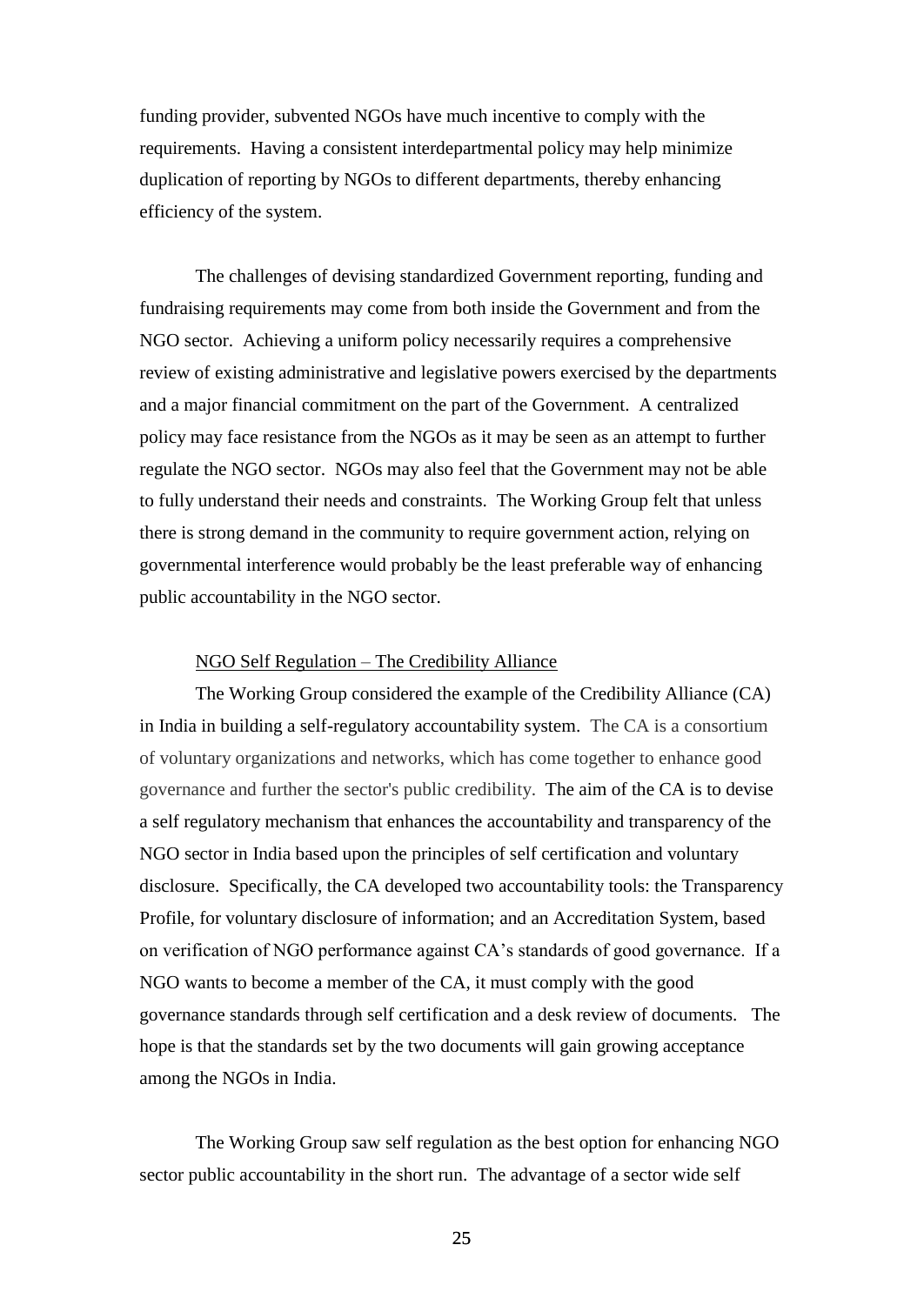regulatory system is its voluntary and participatory nature. NGOs are more likely to accept a system that emerges from within the sector rather than in the form of compulsory regulation. With NGO participation, it is easier to achieve consensus as to the appropriate standards to be adopted. The biggest obstacle probably lies in the initial creation of the self regulatory mechanism and the need to obtain a critical mass of support from the NGOs to make it a feasible long term endeavour. In Hong Kong there have been limited self regulatory attempts within the NGO sector and from the Government in the form of the Pledge and the Reference Guide. Any further attempt of self regulation should build on the experience of the SWD and HKCSS.

## External Accreditation

External accreditation has been adopted in many countries, even though there have only been sporadic attempts in Hong Kong to create such a system for NGOs. The Working Group considered the example of the accreditation system adopted by Better Business Bureau Wise Giving Alliance (the "Alliance") in the United States. The Alliance launched an accreditation system using a National Charity Seal. The objective of the programme is to offer a highly visible accountability tool that will help inform donors, assist charities in establishing their commitment to ethical practices, and encourage greater confidence in giving. Participation by NGO is entirely voluntary. To qualify for use of the Charity Seal, a national charity must be found by the Alliance to meet its Standards for Charity Accountability, signs a licensing agreement and pays an annual fee. The Standards consists of 20 separate requirements in the areas of governance and oversight, measuring effectiveness, finances, and fundraising and informational materials. Participating national charities are required to submit a variety of support documents and related information for the Alliance to evaluate its compliance with the Standards. In addition, the Alliance collects and distributes information on hundreds of NGOs through the Charity Reports system which is available online. The goal of the charity report is to serve donors' information needs and also help donors to make their own decisions regarding charitable giving.

The Working Group concluded that an external accreditation system similar to the Charity Seal programme will be beneficial to the NGO sector in Hong Kong, especially to small and medium NGOs that are not receiving funding from the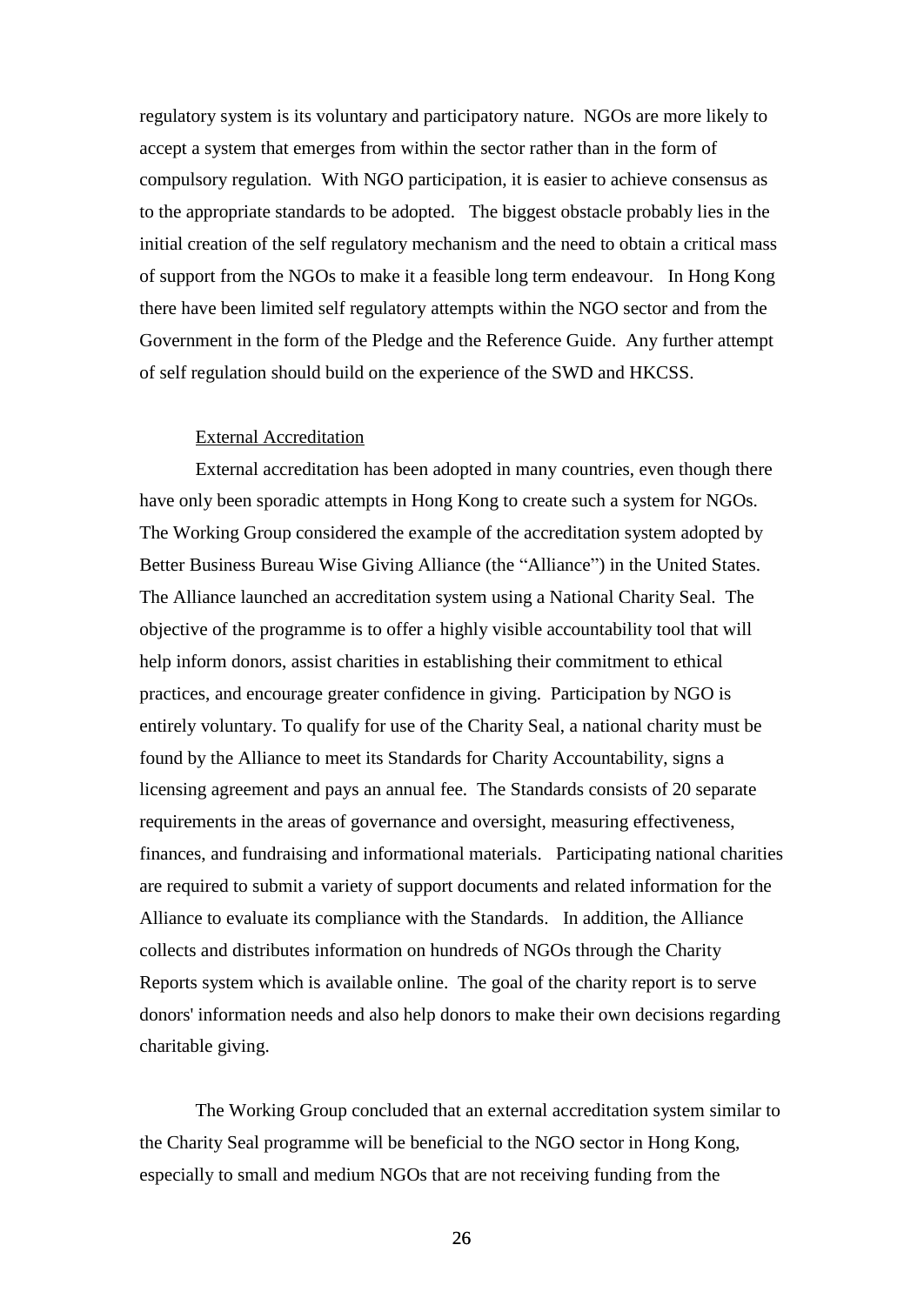Government or major institutional private donors. However, its implementation will likely take time. Apart from finding the right host organization to implement such system, the necessary time and financial commitments will be substantial in terms of the set up and maintenance of the accreditation system. The development of a set of charity accountability standards also requires extensive consultation within the NGO sector so that the resulting standards will be widely acceptable.

## <span id="page-27-0"></span>**4. Creating A Unified NGO Social Auditing System – A Recommendation**

The Working Group concluded that for a social auditing mechanism to achieve the desired benefits, it is important to properly define its scope, form and objective. In addition, any social auditing mechanism should preferably be implemented on a voluntary basis through a combination of self regulation effort within the NGO sector and the installation of an external accreditation system. Hence, it is recommended that the proposed social auditing mechanism be implemented in stages.

First, a common set of standards for accountability should be agreed upon. References can be made to the SWD's Reference Guidelines, the HKCSS' Pledge and the US Wise Foundation's Standards for Charity Accountability. As a start, the standards should include certain guidelines on voluntary information disclosure by NGOs. Such disclosure should aim to provide essential information for the individual public donor to make an informed donation decision. However, the standards cannot be too complicated; otherwise the administrative cost involved will be prohibitive to many smaller NGOs which could benefit the most. In addition, a donor survey may be done to gauge the views of major funding organizations/trusts, donating corporations and individual donors on what they think are important accountability standards for NGOs. Once the standards for accountability is set and published, the next step is to invite interested NGOs to pledge to comply with the standards. A compliance period of 2-3 years can be given.

In the second stage, after the expiry of the compliance period, the NGOs could be invited to conduct self assessment and self-certification. Once a NGO self certifies to have complied with the standards, it can apply to become a member of the system.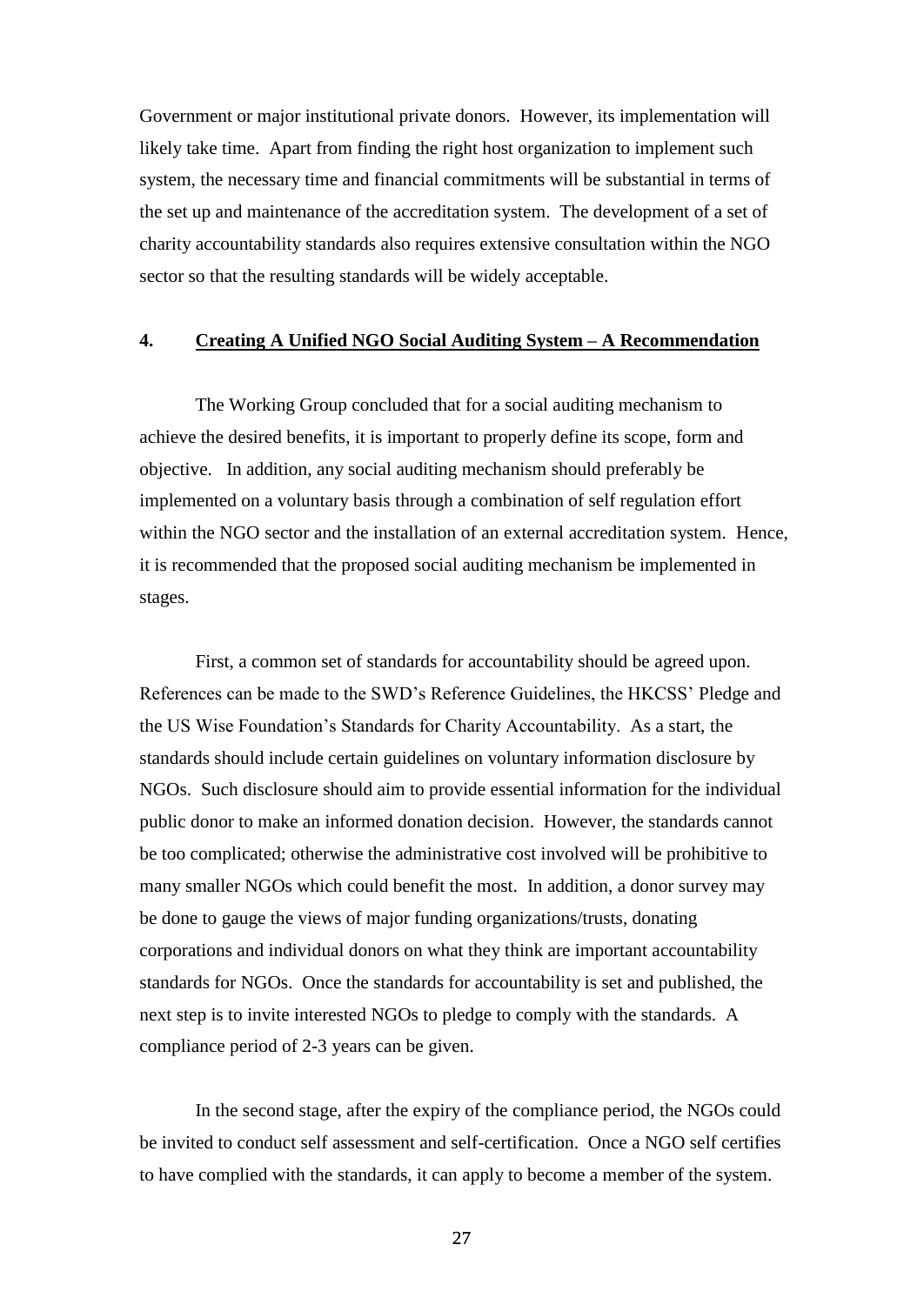Results of the assessment and certification can be published in a standard format with wide public availability, through publication or website. Investigation can be made if there are complaints about non compliance.

Finally, after the NGOs and the public have developed confidence and trust in the system, an external accreditation element can be added under which an NGO's compliance and performance will be assessed either through a desk review or professional on site inspection. A quality-mark like accreditation tool similar to the National Charity Seal in the U.S. can be introduced. Such accreditation system must not be too complicated or too costly to comply. The emphasis of the system should be to build the "brand and image" of the participating organizations, especially small and medium size NGOs.

Throughout the development and implementation of the social auditing system, public education about the rights of a donor and the accountability standards is crucial. Once the public realizes the importance of holding NGOs accountable and relies on the system to discern accountable NGOs, competitive pressure will encourage the NGOs to improve their performance and accountability standards.

The Working Group further recommended that a Steering Committee be set up to take the lead in developing the system. The Committee should preferably include representatives from (1) major funding organizations, such as the HK Jockey Club Charities Trust, Community Chest, and the SWD, etc.; (2) major NGO umbrella organizations, such as the HKCSS and the Arts Development Council; (3) independent interested parties such as the Asia Foundation and the CCSG; (4) professional bodies, such as the Hong Kong Institute of Certified Public Accountants, the Law Society, the Institute of Directors; and (5) individual donors who are interested. Participation by independent parties and major donors will be desirable as it would increase the credibility of the system and ensure higher participation rate by NGOs.